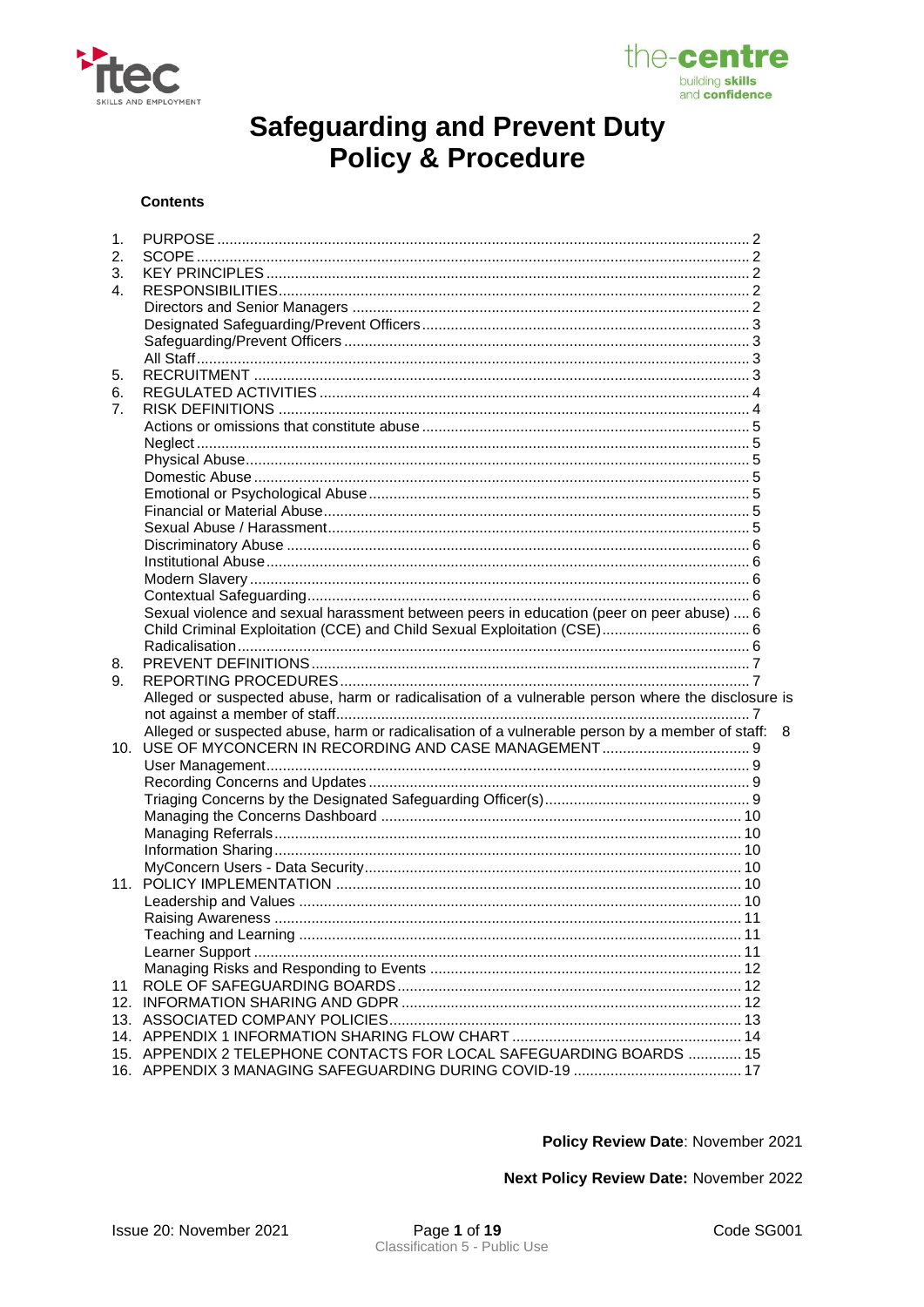



# <span id="page-1-0"></span>This policy associated procedures and guidance provides advice on dealing with Safeguarding to meet our legal responsibilities and requirements of the Safeguarding Vulnerable Groups Act 2006, amendments, and associated legislation. This policy also provides guidance on dealing with potential extremism and radicalisation issues in order to meet our legal responsibilities and requirements of the Counterterrorism and Security Act 2015 and Prevent Duty Guidance for England and Wales. The policy encompasses all groups equally, is non-discriminatory and has open and transparent processes.

In all aspects of our work, the needs and interests of vulnerable people will be placed above the needs and interests of all others. Hence, this policy and guidance will have priority over all other policies and procedures. The aim of the policy is to create and maintain a safe, healthy and supportive learning and working environment for our learners, customers, staff and visitors alike.

# <span id="page-1-1"></span>**2. Scope**

We recognise our legal responsibilities in safeguarding all our learners, apprentices, employees and other customers, along with the promotion of wellbeing. Our safeguarding practices are an integral and fundamental part of this commitment. This policy applies to all employees (permanent, temporary, fixed term, agency, volunteers and self-employed or contracted arrangements), visitors, customers, apprentices, learners, suppliers and sub-contractors working in partnership with, or for the company. It applies to all our functions, services, and employment practices and activities.

This policy and procedure applies to Itec Training Solutions Holdings Group, including its subsidiaries and associated companies: Centre for Strategy and Communication Limited and Itec Training Solutions Limited and all employees thereof. Throughout this policy, any references to "the Company", means the Itec Training Solutions Holdings Group and its subsidiaries and associated companies; Centre for Strategy and Communication Limited and Itec Training Solutions Limited.

As a prime contractor, we will encourage and work with sub-contractors in relation to ensuring safe working practices and compliance with relevant safeguarding and prevent legislation.

## <span id="page-1-2"></span>**3. Key Principles**

The key principles that underpin this Safeguarding policy and guidance are found in the [Human Rights Act](http://www.legislation.gov.uk/ukpga/1998/42/contents)  [1998,](http://www.legislation.gov.uk/ukpga/1998/42/contents) [the Children Act 2004,](http://www.opsi.gov.uk/acts/acts2004/ukpga_20040031_en_1) Protection of Freedoms Act 2012, and the [Safeguarding Vulnerable Groups Act](http://www.opsi.gov.uk/acts/acts2006/pdf/ukpga_20060047_en.pdf)  [2006,](http://www.opsi.gov.uk/acts/acts2006/pdf/ukpga_20060047_en.pdf) [Social Services and Well-being \(Wales\) Act 2014](https://gov.wales/topics/health/socialcare/act/?skip=1&lang=en) and [Counter-Terrorism and Security Act 2015.](http://www.legislation.gov.uk/all?title=Counter-Terrorism%20and%20Security%20Act%202015) They are explained in the documents including [Prevent Duty Guidance for England and Wales,](https://www.gov.uk/government/publications/prevent-duty-guidance) [Working Together](https://gov.wales/topics/health/publications/socialcare/circular/nafwc1207/?lang=en)  [to Safeguarding Children](https://gov.wales/topics/health/publications/socialcare/circular/nafwc1207/?lang=en) (England), Keeping Children Safe in Education (England). [Keeping Learners Safe](https://beta.gov.wales/keeping-learners-safe) (Wales), [In Safe Hands: implementing Adult Protection Procedures in Wales'](http://wales.gov.uk/docrepos/40382/4038212/403821/403821/4038211/4038213/safe_hands.pdf?lang=en) and the ['UN Convention on the](http://www2.ohchr.org/english/law/crc.htm)  [rights of the child',](http://www2.ohchr.org/english/law/crc.htm) to which the United Kingdom is a signatory. Definitions of 'Children' and 'Vulnerable' adults are outlined below.

## <span id="page-1-3"></span>**4. Responsibilities**

## <span id="page-1-4"></span>**Directors and Senior Managers**

It is the responsibility of Directors and Senior Managers to:

- ensure the company has clear guidelines and policies in relation to safeguarding and prevent legislation in place and acted on where appropriate,
- take appropriate measures to ensure this policy is fully and effectively implemented,
- ensure that all staff are aware of this policy,
- ensure all staff are aware of when it is appropriate to refer concerns about learners or colleagues to the Safeguarding/Prevent Officer,
- ensure that appropriate resource is applied to prevent & safeguarding procedures,
- monitor and evaluate the provision of safeguarding & prevent,
- provide advice and guidance as required.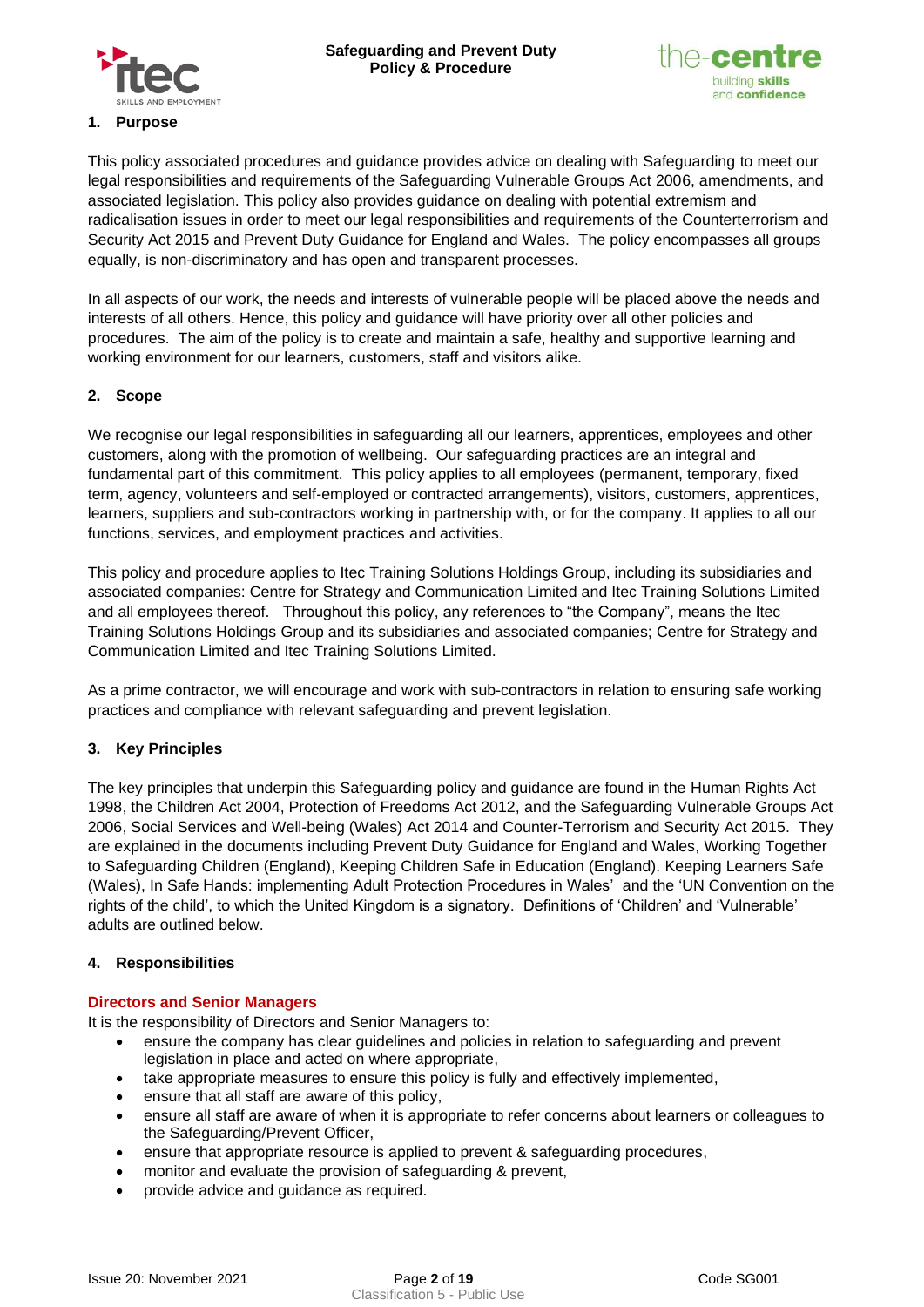



# <span id="page-2-0"></span>**Designated Safeguarding/Prevent Officers**

It is the responsibility of Designated Officers to:

- ensure that safeguarding strategies are implemented across the Company
- contribute to the development of safeguarding policies and procedures,
- keep up to date knowledge on changes and developments in legislation,
- ensure policies and procedures on safeguarding/prevent are reviewed at least annually,
- support training for relevant staff as required, including in this policy / procedure, training new staff on induction, ensuring yearly refresher training takes place and other training as required.
- ensure any concerns are shared with relevant external organisations, in order to minimise the risk of our learners becoming involved with terrorism and/or at risk of harm,
- make decisions on whether to refer to appropriate external organisations / authorities,
- make referrals to social services, police, Channel, DBS and/or EWC using appropriate protocols,
- cooperate with any external investigation resulting from a referral,
- respond to new concerns that have been recorded and for triaging those concerns on the system, updating and maintaining records,
- provide Directors, SMT and Sub-contractors with updates on safeguarding/prevent as required.

#### <span id="page-2-1"></span>**Safeguarding/Prevent Officers**

It is the responsibility of Safeguarding/Prevent Officers to:

- contribute to the development of safeguarding policies and procedures,
- act as the first point of contact for staff on safeguarding & prevent matters and disclosures,
- collect information regarding referrals, respond to new concerns that have been recorded and for triaging those concerns on the system, updating and maintaining records
- discuss information with the Designated Officer for the appropriate action to be taken,
- take direction and act on instructions given by the Designated Officer and
- promote and comply with all responsibilities as detailed in the all-staff section below.

#### <span id="page-2-2"></span>**All Staff**

It is the responsibility of all our staff to:

- provide the highest possible standards of service to our customers and where it is part of their duties, provide appropriate advice impartially and act impartially in all aspects of service delivery.
- create and support an ethos that upholds the Company's mission, vision and values including British Values, to create an environment of respect, equality and diversity and inclusion,
- support a safe environment, where all learners, apprentices feel supported and are aware of how to report concerns.
- be commitment to the implementation of and adhere to the policy and support the business in effectively implementing its key safeguarding and prevent procedures and strategies,
- undertake safeguarding and prevent training to have the skills to recognise those who may be vulnerable to harm, radicalisation, involved in violent or non-violent extremism, and to know the appropriate action to take if they have concerns,
- through agreed company policies and procedures bring to the attention of the appropriate level of management any deficiency in the provision of service.
- report any concerns around harm, abuse, extremism or radicalisation via safeguarding reporting channels,
- report and remove any literature displayed around the Company that could cause offense or promote extremist views,
- support the development of learner understanding of the issues around safeguarding, wellbeing, extremism and radicalisation through activities such as training and awareness sessions,
- participate in engagement with local communities, training providers, and external organisations as appropriate.

## <span id="page-2-3"></span>**5. Recruitment**

It is the responsibility of the HR Department to operate in line with the company's Safeguarding and DBS Policies and as a minimum:

- Specify in advertisements that offers of employment are subject to reference checks, satisfactory DBS and in Wales EWC registration checks based on job role and
- Based on job requirements, process and complete the EWC registration checks, enhanced DBS disclosures and basic disclosures and obtain references as required.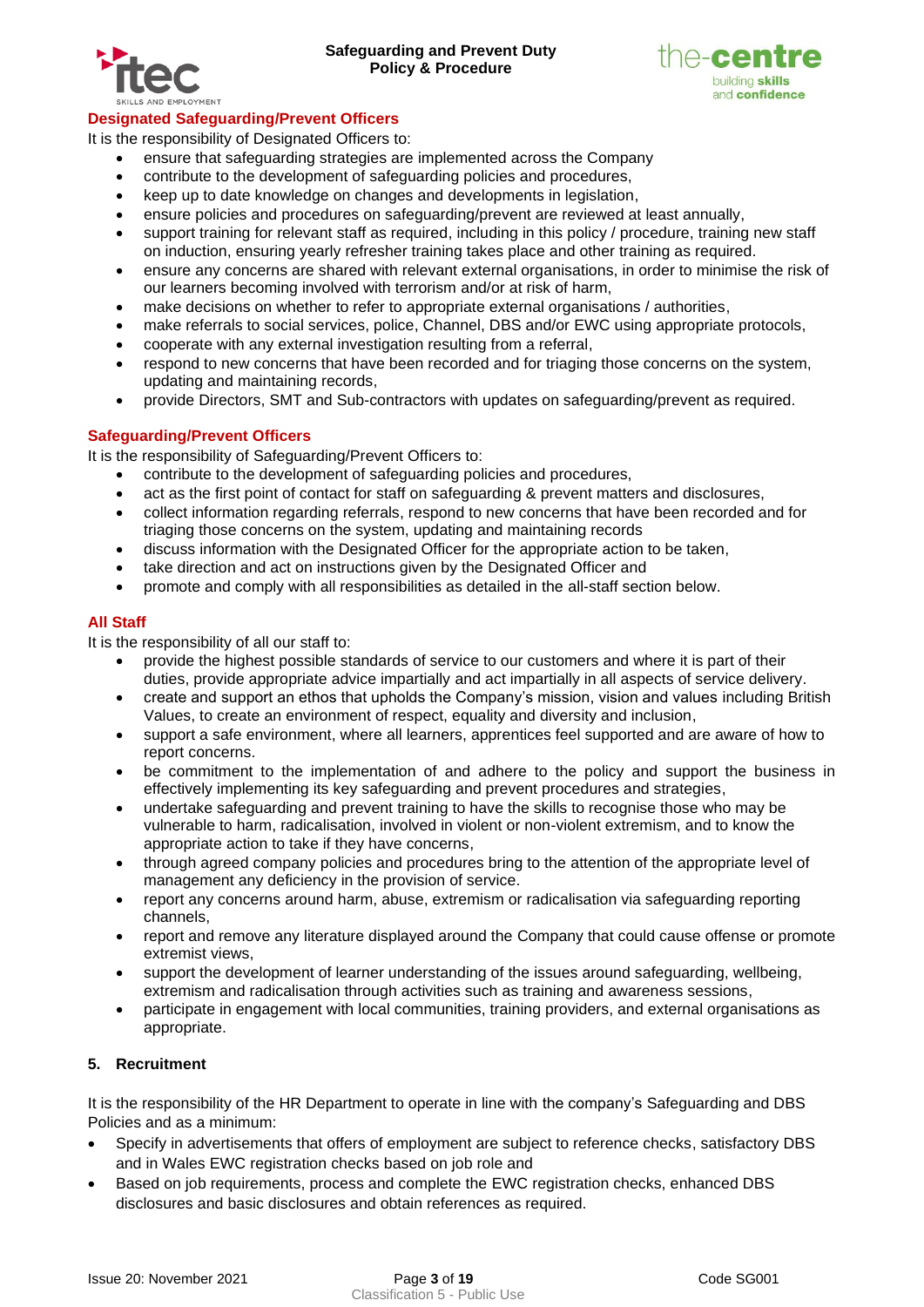



<span id="page-3-0"></span>A **child** is anyone who has not yet reached their 18th birthday.

For the purpose of the ROA 1974 (Exceptions) Order 1975, the definition of 'working with children' under the Regulated activity relating to Children the definition of regulated activity relating to children comprises of:

- 1) Unsupervised activities: teach, training, instruct, care for or supervise children, or provide advice / guidance on well-being, or drive a vehicle only for children.
- 2) Work for a limited range of establishments ('specified places'), with opportunity for contact; for example, schools, children's homes, childcare premises. Not work by supervised volunteers.
- Work under (I) or (ii) is regulated activity only if done regularly.
- 3) Relevant personal care, for example washing or dressing; or health care by or supervised by a professional.
- 4) Registered Child minding; and foster-carers

# Regulated activity relating to **adults**

The definition identifies the activities which, if any adult requires them, lead to that adult being considered vulnerable at that time. This means that the focus is on the activities required by the adult and not on the setting in which the activity is received, nor on the personal characteristics or circumstances of the adult receiving the activities.

There is no requirement for a person to do the activities a certain number of times before they are engaging in regulated activity. There are six categories of people who will fall within the new definition of regulated activity (and so will anyone who provides day to day management or supervision of those people). A broad outline of these categories is set out below.

- (i) Providing health care by, or under the direction or supervision of, a regulated health care professional
- (ii) Providing personal care made up of:
	- physical assistance with eating, drinking, toileting, washing, bathing, dressing, oral care or the care of skin, hair or nails for adults who can't carry this out themselves because age, illness or disability
	- prompting and then supervising with eating, drinking, toileting, washing, bathing, dressing, oral care or the care of skin, hair or nails for adults who can't decide to do this for themselves because of age, illness or disability
	- training, instructing, providing advice or providing guidance on how to physically assist an adult with eating, drinking, toileting, washing, bathing, dressing, oral care or the care of skin, hair or nails for adults who can't carry this out themselves because age, illness or disability
- (iii) Providing social work by a social care worker to an adult who is a client or potential client
- (iv) Assisting an adult who can't manage themselves because of their age, illness or disability with the dayto-day running of their household relating to: managing the adult's cash; paying the adult's bills; shopping.
- (v) Assistance in the conduct of an adult's own affairs, where.
	- a lasting power of attorney is created
	- an enduring power of attorney is registered or applied for
	- Court of Protection has made an order in relation to the making of decisions on the adult's behalf
	- an independent mental health or mental capacity advocate is appointed
	- independent advocacy services are provided
	- a representative is appointed to receive benefits payments on the adult's behalf.
- (vi) Conveying adults to, from or between health care, personal care and/or social work services who can't convey themselves because of their age, illness or disability
- (vii) Day to day management or supervision of anyone carrying out the above activities.

# <span id="page-3-1"></span>**7. Risk Definitions**

The risk to a vulnerable person is defined as intentional or non-intentional abuse which results (or could result) in 'significant harm' to the abused person. The term "Harm" is defined as:

- Ill treatment.
- The impairment of physical or mental health (including that suffered from seeing or hearing another person suffer ill treatment).
- The impairment of physical intellectual, emotional, social, or behavioural development (including that suffered from seeing or hearing another person suffer ill treatment).

"Ill treatment" includes sexual abuse, neglect, emotional abuse, and psychological abuse.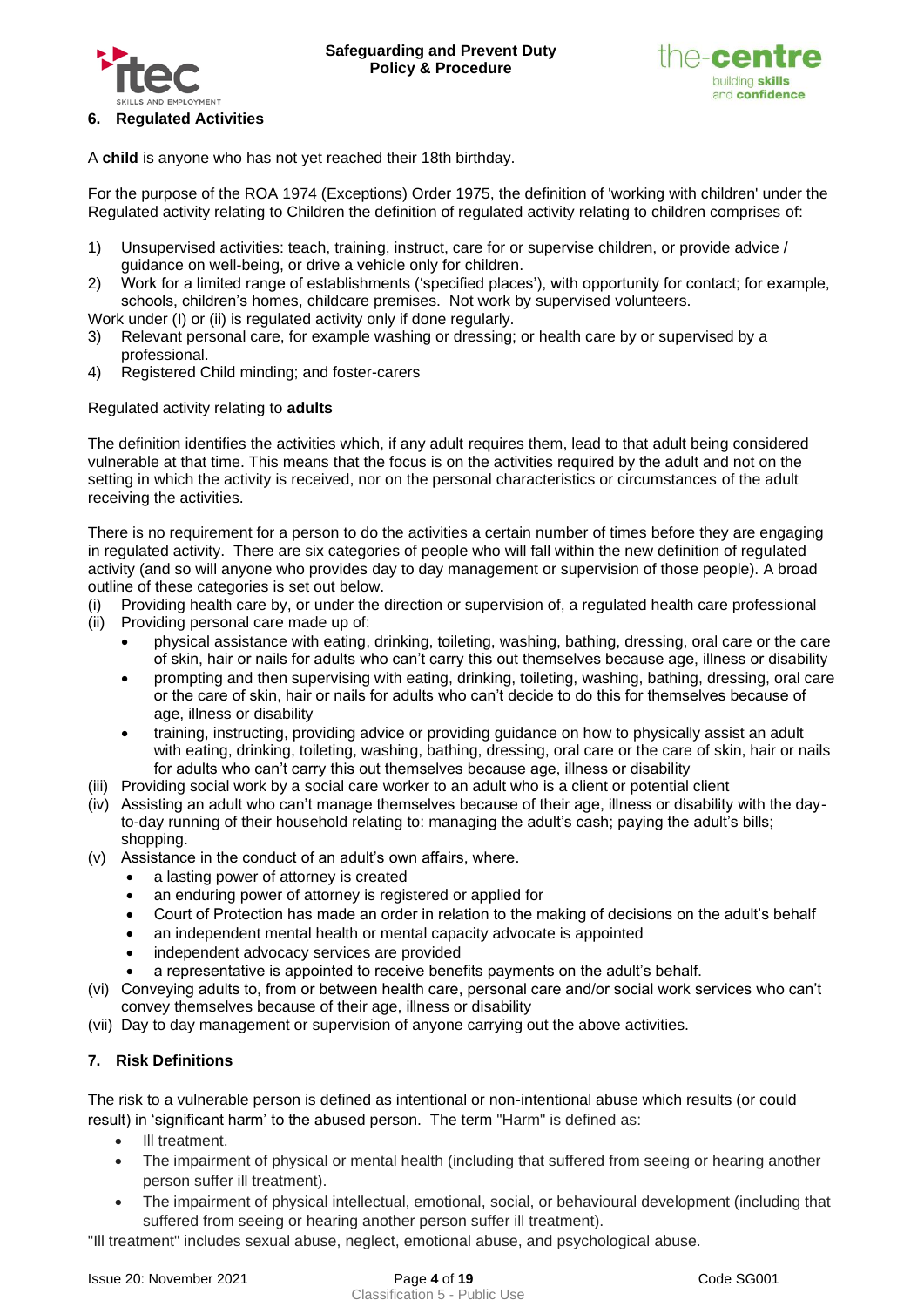



#### <span id="page-4-0"></span>**Actions or omissions that constitute abuse**

Abuse may consist of a single act or repeated acts. It can be physical, verbal, psychological, financial or material. The abuse can be an act of neglect or an omission to act and the abuse may be the unintended consequences of a person's actions. It can and may occur, for example, when a vulnerable person is persuaded to enter into a financial or sexual transaction to which they have not consented or cannot consent to. Abuse can occur in any relationship but commonly is an abuse of power.

These are some of the most common types of abuse in relation to vulnerable people.

#### <span id="page-4-1"></span>**Neglect**

The persistent or severe neglect of a vulnerable person, or the failure to protect them from exposure to any kind of danger, including cold, starvation, neglect of, or unresponsiveness to, a vulnerable person's basic emotional needs, or extreme failure to carry out important aspects of care, resulting in the significant impairment of the their health or development, including non-organic failure to thrive.

#### <span id="page-4-2"></span>**Physical Abuse**

The hitting, slapping, shaking, pushing, kicking, throwing, poisoning, misuse of medication, burning, scalding, drowning, suffocating, undue restraint, inappropriate sanctions or otherwise causing physical harm to a vulnerable person. Physical harm may also be caused when a parent or carer fabricates or induces illness in a vulnerable person who they are looking after.

#### <span id="page-4-3"></span>**Domestic Abuse**

Domestic violence also known as domestic abuse is defined as: "An incident or a pattern of incidents of controlling, coercive, threatening behaviour, violence or abuse. It concerns people aged 16 or over who are or have been intimate partners or family members and it can happen regardless of a person's gender or sexuality". Domestic violence can include, but is not limited to, the following types of abuse: psychological, emotional, physical, sexual and financial. It also includes what is known as 'honour' based violence, female genital mutilation (FGM) and forced marriage. We have a [mandatory duty to report to police any known case](https://www.gov.uk/government/publications/mandatory-reporting-of-female-genital-mutilation-procedural-information)  [of female genital mutilation](https://www.gov.uk/government/publications/mandatory-reporting-of-female-genital-mutilation-procedural-information) on a girl under the age of 18

Domestic violence affects people of every class, gender, wealth, geography, age, race, disability and sexuality. The violence can begin at any stage of the relationship and may continue after the relationship has ended. Domestic violence is a pattern of controlling and aggressive behaviour that is intentional and calculated to exercise power and control within a relationship.

#### <span id="page-4-4"></span>**Emotional or Psychological Abuse**

The persistent emotional ill-treatment of a vulnerable person: such as to cause severe and persistent adverse effects, on the persons emotional, behavioural development or well-being. This includes threats of harm, abandonment and humiliation, verbal abuse, racial abuse, isolation and withdrawal from services or supportive networks. It may include not giving an individual opportunity to express their views, deliberately silencing them or 'making fun' of what they say or how they communicate. It may involve seeing or hearing the ill-treatment of another and include serious bullying (including cyber-bullying) causing individuals to feel frightened or in danger, or the exploitation or corruption of an individual.

#### <span id="page-4-5"></span>**Financial or Material Abuse**

Includes theft, fraud, identify theft, pressure around wills, property or inheritance, misuse or misappropriation of benefits/allowances, fraudulent seizure of someone's material assets via power of attorney or eviction

#### <span id="page-4-6"></span>**Sexual Abuse / Harassment**

Forced or unforced sexual acts with minors or vulnerable adults. Non-consensual sexual activity (physical contact or non-contact activities) with a vulnerable person whether the person is aware of what is happening. Physical contact, including penetrative or non-penetrative acts.

- Non-contact activities, such as involving vulnerable people in looking at, or in the production of, pornographic material or watching sexual activities.
- Grooming in preparation for abuse (including via the internet).
- Encouraging vulnerable people to behave in sexually inappropriate ways.
- 'Upskirting' is a form of sexual harassment and since April 2019 has been listed a criminal offence. Definition**:** upskirting is typically when a photograph is taken under a person's clothing without them knowing, for sexual gratification or to cause the victim humiliation, distress, or alarm.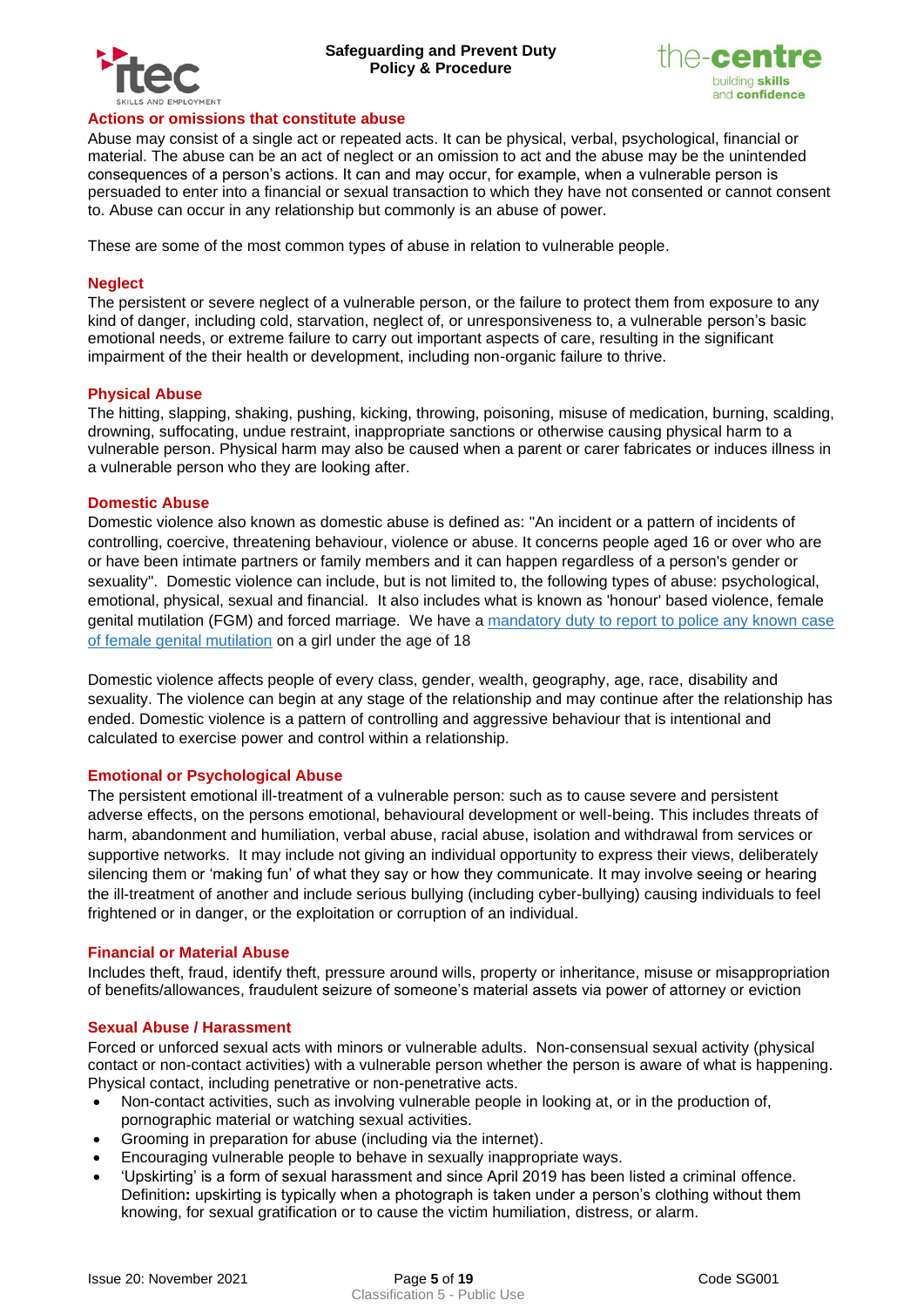



<span id="page-5-0"></span>Discriminatory abuse may manifest itself as any of the other categories of abuse previously stated. What is distinctive, however, is that discriminatory abuse is motivated by oppressive and discriminatory attitudes. Examples of discriminatory abuse may include disability - physical or learning disability, mental, ill-health or sensory impairment; race; gender; age; religion; cultural background; sexual orientation; political convictions; appearance. Discriminatory abuse may take the form of any other categories of abuse. The difference lies in that the abuse is motivated by discriminatory attitudes, feelings, or behaviour towards an individual.

#### <span id="page-5-1"></span>**Institutional Abuse**

Institutional abuse includes the practice of an abusive regime or culture which destroys the dignity and respect to which every person is entitled. It is the mistreatment of people brought about by inadequate care or support, and poor practice that affects the whole setting. It occurs when the individual's wishes and needs are sacrificed for the smooth running of a group, service, or organisation.

#### <span id="page-5-2"></span>**Modern Slavery**

Encompassing any type of slavery and / or human trafficking, forced labour and/or domestic servitude. Traffickers and slave masters use whatever means they have at their disposal to coerce, deceive, and force individuals into a life of abuse, servitude and inhumane treatment. This can include bonded labour, child slavery, early and forced marriage, forced labour, descent-based slavery, trafficking.

#### <span id="page-5-3"></span>**Contextual Safeguarding**

Extra-familial harms take a variety of different forms and learners can be vulnerable to multiple harms, this includes factors outside the family home and may involve the wider neighbourhood, learning setting, areas where young people gather and online activity. This is called 'contextualised safeguarding' and it recognises that the risk of abuse and harm can lie in places beyond the boundaries of the home or residence. It also recognises that safeguarding involves more than individual vulnerabilities; it can involve groups and various social environments. This means that if you were to hear or see something of concern, relating to activities in the community away from the family home, you would need to report them.

#### <span id="page-5-4"></span>**Sexual violence and sexual harassment between peers in education (peer on peer abuse)**

Sexual violence and sexual harassment can occur between two children of any age and sex. It can occur through a group of children sexually assaulting or sexually harassing a single child or group of children. Sexual violence and sexual harassment exist on a continuum and may overlap; they can occur online and face to face (both physically and verbally) and are never acceptable. Addressing inappropriate behaviour (even if it appears to be relatively innocuous) can be an important intervention that helps prevent problematic, abusive and/or violent behaviour in the future. Staff should be aware of, and respond appropriately to all reports and concerns, including those outside the education setting or online.

#### <span id="page-5-5"></span>**Child Criminal Exploitation (CCE) and Child Sexual Exploitation (CSE)**

CCE occurs where an individual or group takes advantage of an imbalance of power to coerce, control, manipulate or deceive a child or young person under the age of 18. The victim may have been criminally exploited even if the activity appears consensual. County Lines: A term used to describe organised criminal networks involved in illegal drugs. Young people can easily become trapped by this type of exploitation as gangs create drug debts and can threaten serious violence.

CSE occurs where an individual or group takes advantage of an imbalance of power to coerce, manipulate or deceive a child or young person under 18 into sexual activity in exchange for something the victim needs or wants, and/or for the financial advantage or increased status of the perpetrator or facilitator. The victim may have been sexually exploited even if the sexual activity appears consensual. CSE does not always involve physical contact; it can also occur through use of technology.

#### <span id="page-5-6"></span>**Radicalisation**

Radicalisation is the process by which a person comes to support terrorism and forms of extremism that may lead to terrorism. Terrorism is an action that endangers or causes serious violence, damage or disruption and is intended to influence the government or to intimidate the public and is made with the intention of advancing a political, religious or ideological purpose.

All staff have a responsibility to create a safe environment in which learners can understand and discuss sensitive topics. Where there is a concern about a learner in respect of radicalisation this must be reported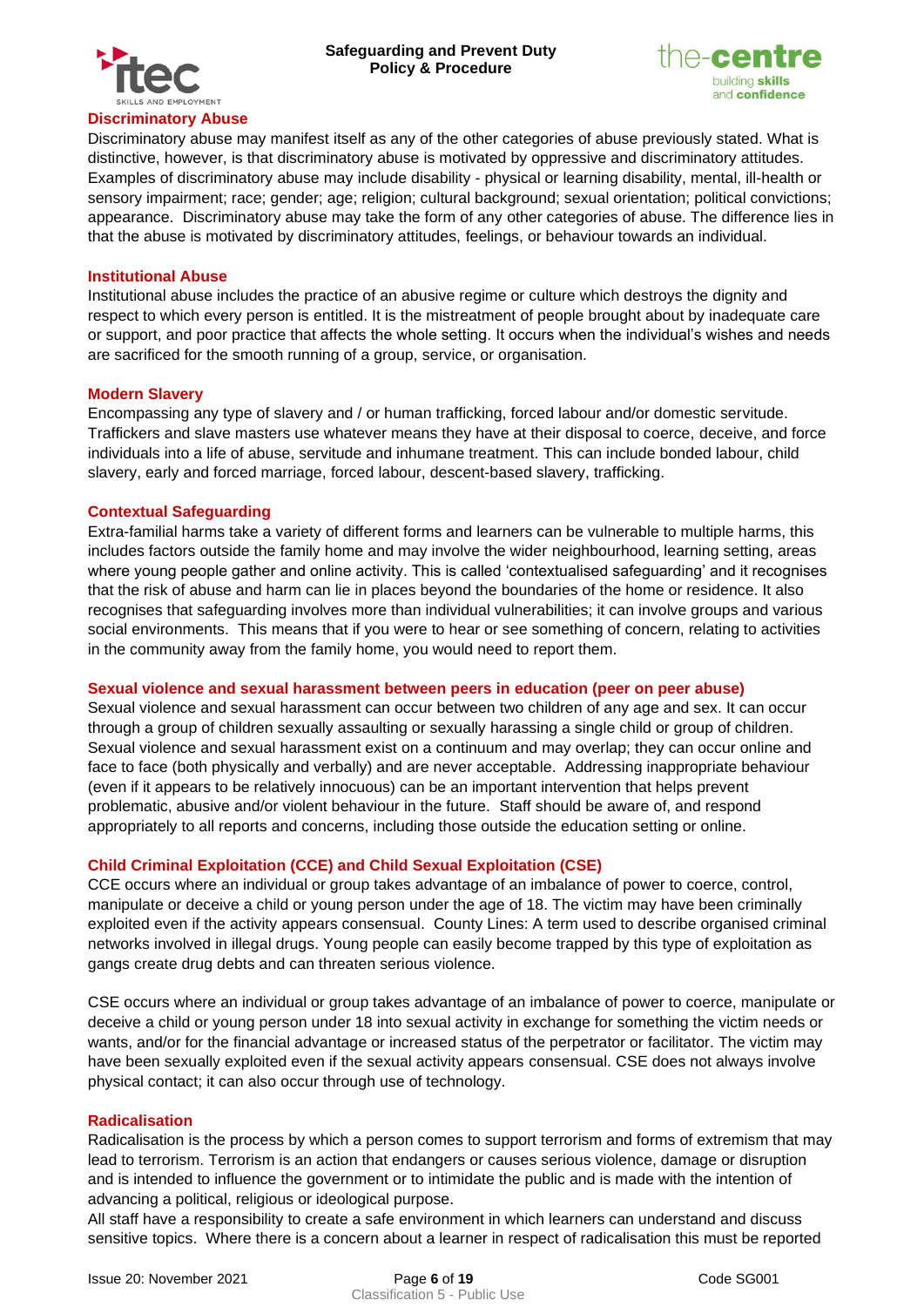



## <span id="page-6-0"></span>**8. Prevent Definitions**

Prevent is one of 4 strands of the Government's counter terrorism strategy – CONTEST. The UK currently faces a range of terrorist threats. Terrorist groups who pose a threat to the UK seek to radicalise and recruit people to their cause. Therefore, early intervention is at the heart of Prevent which aims to divert people away from being drawn into terrorist activity.

Prevent happens before any criminal activity takes place by recognising, supporting, and protecting people who might be susceptible to radicalisation. The national Prevent Duty confers mandatory duties and responsibilities on a range of public organisations, including Work Based Learning Providers, and seeks to:

- Respond to the ideological challenge of terrorism and aspects of extremism, and the threat we face from those who promote these views.
- Provide practical help to prevent people from being drawn into terrorism and violent extremism and ensure they are given appropriate advice and support.
- Work with a wide range of sectors where there are risks of radicalisation which needs to be addressed, including education, criminal justice, faith, the internet and health

The following are commonly agreed definitions within the Prevent agenda:

- **An ideology** is a set of beliefs.
- **Radicalisation** is the process by which a person comes to support terrorism and forms of extremism that may lead to terrorism.
- **Safeguarding** is the process of protecting vulnerable people, whether from crime, other forms of abuse or from being drawn into terrorism-related activity.
- **Terrorism** is an action that endangers or causes serious violence, damage or disruption and is intended to influence the government or to intimidate the public and is made with the intention of advancing a political, religious or ideological purpose.
- **Vulnerability** describes factors and characteristics associated with being susceptible to radicalisation.
- **Extremism** is vocal or active opposition to fundamental British Values, including democracy, the rule of law, Individual and mutual respect and tolerance of different faiths and beliefs.
- **British Values** are detailed within the Prevent Duty and include democracy, the rule of law, Individual and mutual respect and tolerance of different faiths and beliefs.

# <span id="page-6-1"></span>**9. Reporting Procedures**

# <span id="page-6-2"></span>**Alleged or suspected abuse, harm or radicalisation of a vulnerable person where the disclosure is not against a member of staff**

## **Member of staff taking the disclosure should:**

- Not promise confidentiality but explain that you are obliged to pass this information on.
- Listen carefully and sympathetically.
- Clarify what has happened but try to ask as few questions as possible
- Inform the Safeguarding/Prevent Officer of the disclosure immediately
- Record the concern on the safeguarding system as soon as practicable.
- There may be the immediate need to contact the Safeguarding/Prevent Officer prior to a record being made on the system
- Complete all actions above within an hour of notification

## **Safeguarding/Prevent Officer**

- Liaise with the informant as appropriate
- Advise the Designated Officer of the concern/disclosure immediately
- Responded to new concerns that have been recorded and for triaging those concerns on the system, updating and maintaining records, including actions taken
- Review the case with the Designated Officer and make recommendations as necessary
- Complete all actions above within 2 hours of notification from the member of staff

Where the Safeguarding/Prevent Officer is unavailable, the duties of that person in relation to Safeguarding will be undertaken by an alternative Safeguarding/Prevent Officer or Designated Lead.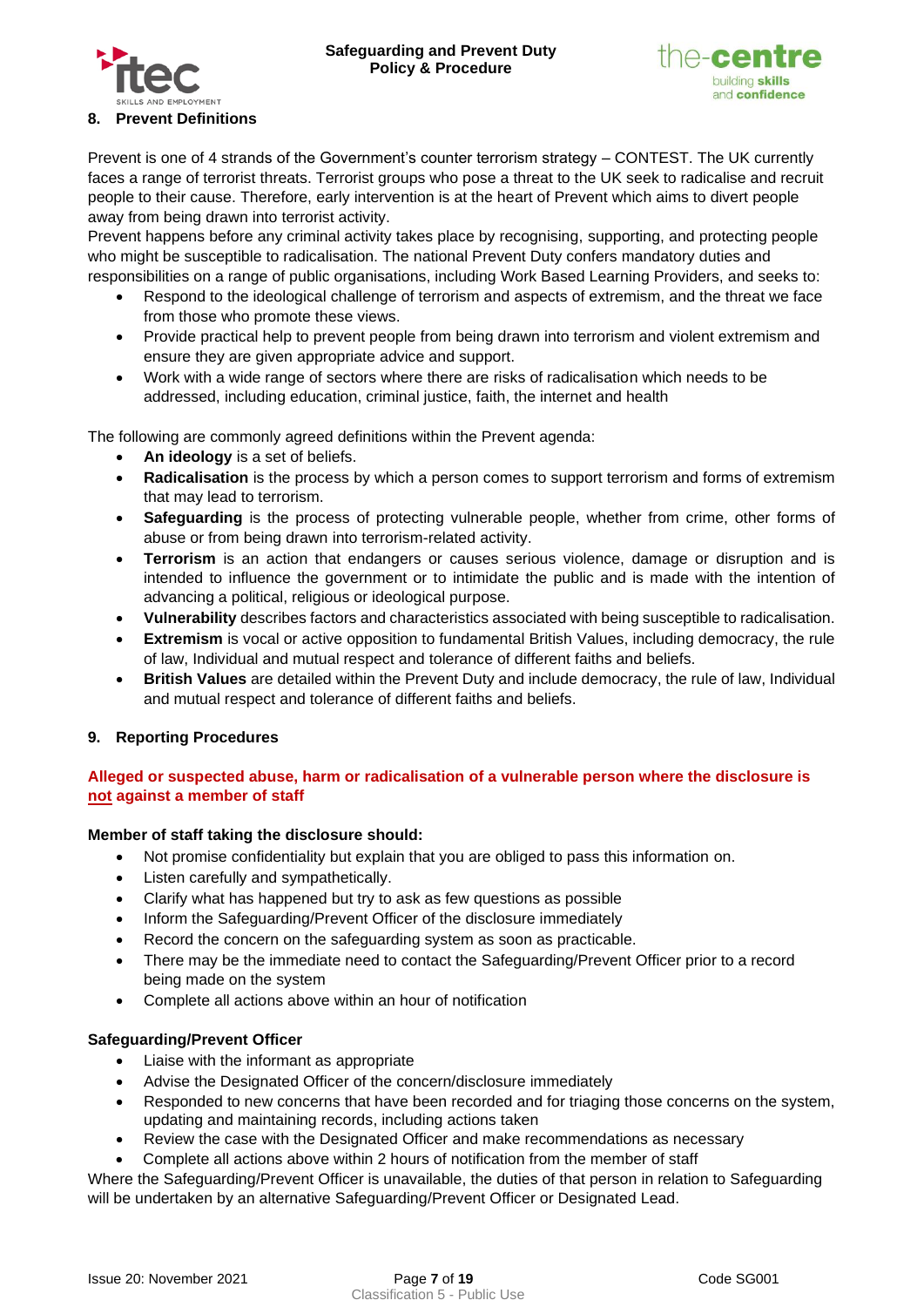



# **Designated Safeguarding/Prevent Officers**

- Following initial contact from the Safeguarding/Prevent Officer decide on any holding action necessary.
- Review the information with the Safeguarding/Prevent Officer
- Make the decision whether a potential safeguarding/prevent issue is present
- Make or instruct relevant Safeguarding/Prevent Officer to make the necessary referral/s to external agencies
- Responded to new concerns that have been recorded and for triaging those concerns on the system, updating and maintaining records, including actions taken
- Ensure that central records are kept of all communication and reporting occurrences on the Safeguarding system

Where the Designated Officer is unavailable, the duties of that person in relation to Safeguarding will be undertaken by another Decision Manager or HR Manager.

# <span id="page-7-0"></span>**Alleged or suspected abuse, harm or radicalisation of a vulnerable person by a member of staff:**

## **Member of staff taking the allegation**

- Not promise confidentiality but explain that you are obliged to pass this information on.
- Listen carefully and sympathetically.
- Clarify what has happened but try to ask as few questions as possible
- Inform the Safeguarding/Prevent Officer of the disclosure immediately
- Record the concern on the safeguarding system as soon as practicable.
- There may be the immediate need to contact the Safeguarding/Prevent Officer prior to a record being made on the system
- Complete all actions above within an hour of notification

Note. Where the person taking the allegation is also the accused, they must immediately pass the allegation on to another member of staff or a Safeguarding/Prevent Officer to carry out the actions outlined above and then have no further contact with the person.

## **Safeguarding/Prevent Officer**

- Liaise with the informant as appropriate
- Advise the Designated Officer of the concern/disclosure immediately
- Respond to new concerns that have been recorded and for triaging those concerns on the system, updating and maintaining records, including actions taken
- Review the case with the Designated Officer and make recommendations as necessary
- Complete all actions above within 2 hours of notification from the member of staff

Where the Safeguarding/Prevent Officer is the subject of the allegation or unavailable, the duties of that person in relation to Safeguarding will be undertaken by an alternative Safeguarding/Prevent Officer.

## **Decision Maker / Designated Officer**

- Following initial contact from the Safeguarding/Prevent Officer decide on any holding action, necessary. e.g. temporarily removing a staff member from their job function, temporarily removing the learner from provision pending review
- Review the available information with the Safeguarding/Prevent Officer
- Make the decision whether a potential Safeguarding/Prevent issue is present
- Make the decision whether to suspend the employee on full pay pending investigation
- Instruct the HR Director/ Senior Advisor to conduct an investigation.
- Review the findings of the investigation with the HR Director/ Senior Advisor
- Identify whether the criteria for making a referral to the DBS and/or EWC has been met
- HR Director/ Senior Advisor to make the necessary referral/s or reinstate the full employment status
- Ensure that a central record is kept of all communication and reporting occurrences in the Safeguarding file

Where the Designated Safeguarding/Prevent Officer is the subject of the allegation or unavailable, the duties of that person in relation to Safeguarding will be undertaken by an alternative Designated Safeguarding/Prevent Officer, HR Director/ Senior Advisor or Director.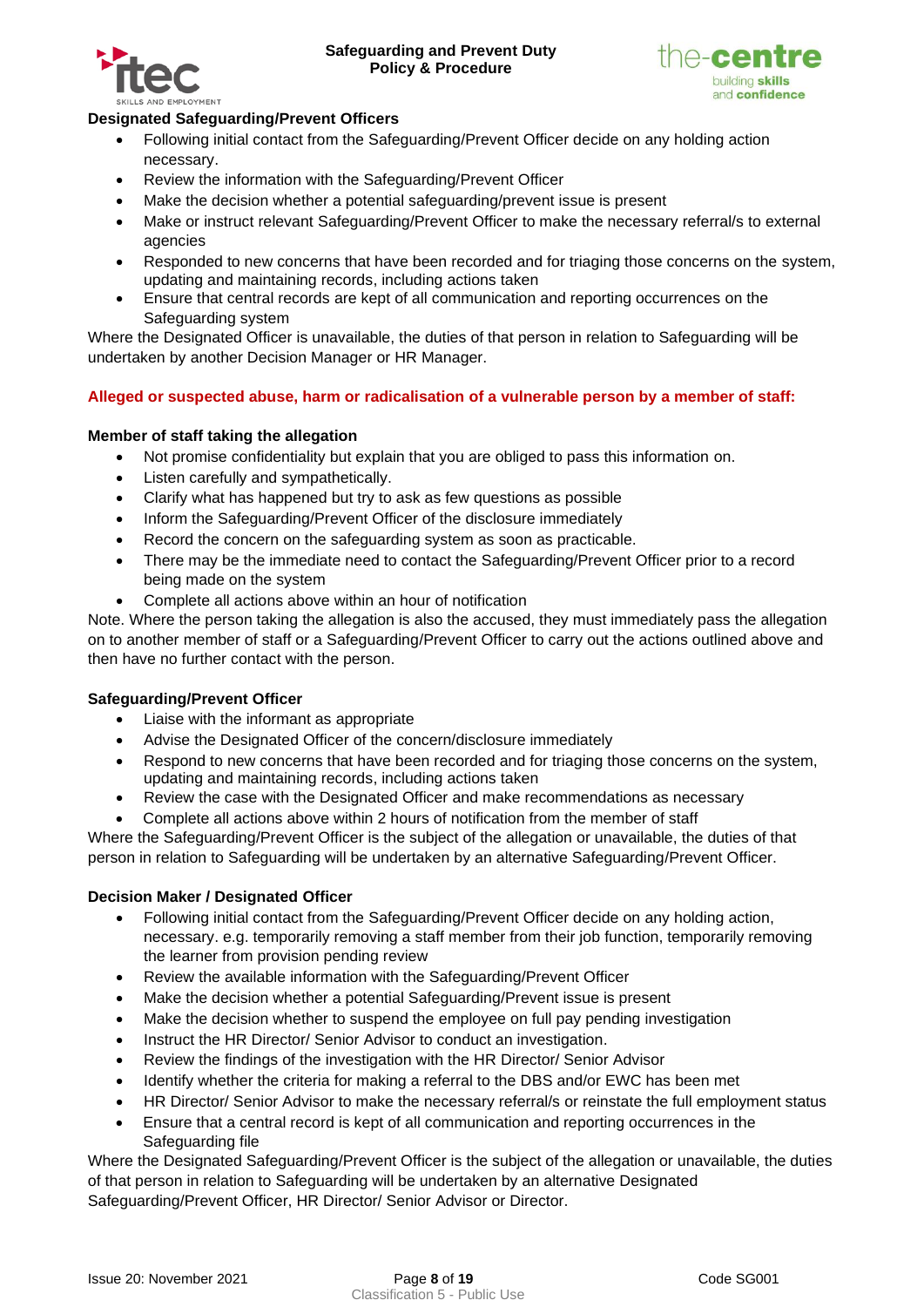



# **HR Director/ Manager**

- Carry out an investigation, together with the person's line manager suspend the member of staff on full pay pending the outcome of the investigation
- Carry out a through impartial and objective investigation as timely as possible (even if the employee leaves employment) in order to gather sufficient evidence to decide whether the criteria for making a referral has been met
- Relevant parties will be notified of anticipated timescales for investigation and advised of any reasons for delay and anticipated dates. Processes will be dealt with in accordance with the company's Disciplinary Procedures
- Following investigation, submit a report to the Decision Maker
- If required, make the referral to the DBS and/or EWC and liaise with DBS and/or EWC until a decision is made.
- Communicate DBS and/or EWC decisions to relevant parties, including Board of Directors.
- Where a member of staff is barred under the DBS, together with the person's line manager, instigate disciplinary procedures advising that it could result in the termination of employment.
- Ensure that a central record is kept of all communication and reporting occurrences

Where the HR Director/ Manager is the subject of the allegation or unavailable, the duties of that person in relation to the above will be undertaken by a Director.

Note. If an employee is employed in a regulated or controlled job role and becomes barred as a result of conduct inside or outside of their employment, this will be deemed as gross misconduct and dealt with in accordance with the company's Disciplinary Procedures

# <span id="page-8-0"></span>**10. Use of MyConcern in Recording and Case Management**

The MyConcern safeguarding software is an electronic recording system which enables members of staff in educational establishments and other trusted users to record and update safeguarding concerns. The system allows Designated Safeguarding Officer (DSO) to case manage incidents, produce data reports and access all relevant data for their establishment. Below is advice and guidance on the use of the system in an educational setting and complies with the statutory guidance

## <span id="page-8-1"></span>**User Management**

The DSO is responsible for managing access to the system and ensuring that individuals are allocated appropriate user roles within MyConcern. When a member of staff leaves the establishment, it will be the responsibility of the DSO to ensure that the relevant account has been deactivated.

## <span id="page-8-2"></span>**Recording Concerns and Updates**

When a staff member identifies a concern, it will be their responsibility to record that concern on the system as soon as practicable. The recording of the concern should not take precedence over any support that needs to be provided to a child, young person or vulnerable adult who may be at risk of harm. There may be an immediate need to contact the DSO prior to a record being made on the system.

The person recording the concern should provide as much relevant information as possible, so that the DSO is able to make an informed assessment of the incident. Members of staff recording concerns should ensure that the information they provide is factual, non-judgemental and avoids assumptions. Any relevant documentation and/or media files (e.g.: scanned documents, screenshots etc) should be uploaded to the concern at the time of recording. Safeguarding Officers will ensure that concerns are

updated as soon as possible if they have further, information relating to that incident.

## <span id="page-8-3"></span>**Triaging Concerns by the Designated Safeguarding Officer(s)**

The DSO will be responsible for responding to new concerns that have been recorded and for triaging those concerns on the system. Each concern should be assessed by the DSO and the relevant categories of concerns added to the record. The DSL should also ensure that each concern is associated to the correct learner(s). Any decisions or action taken by the DSO should be recorded as an update, so it appears in the chronology for that concern.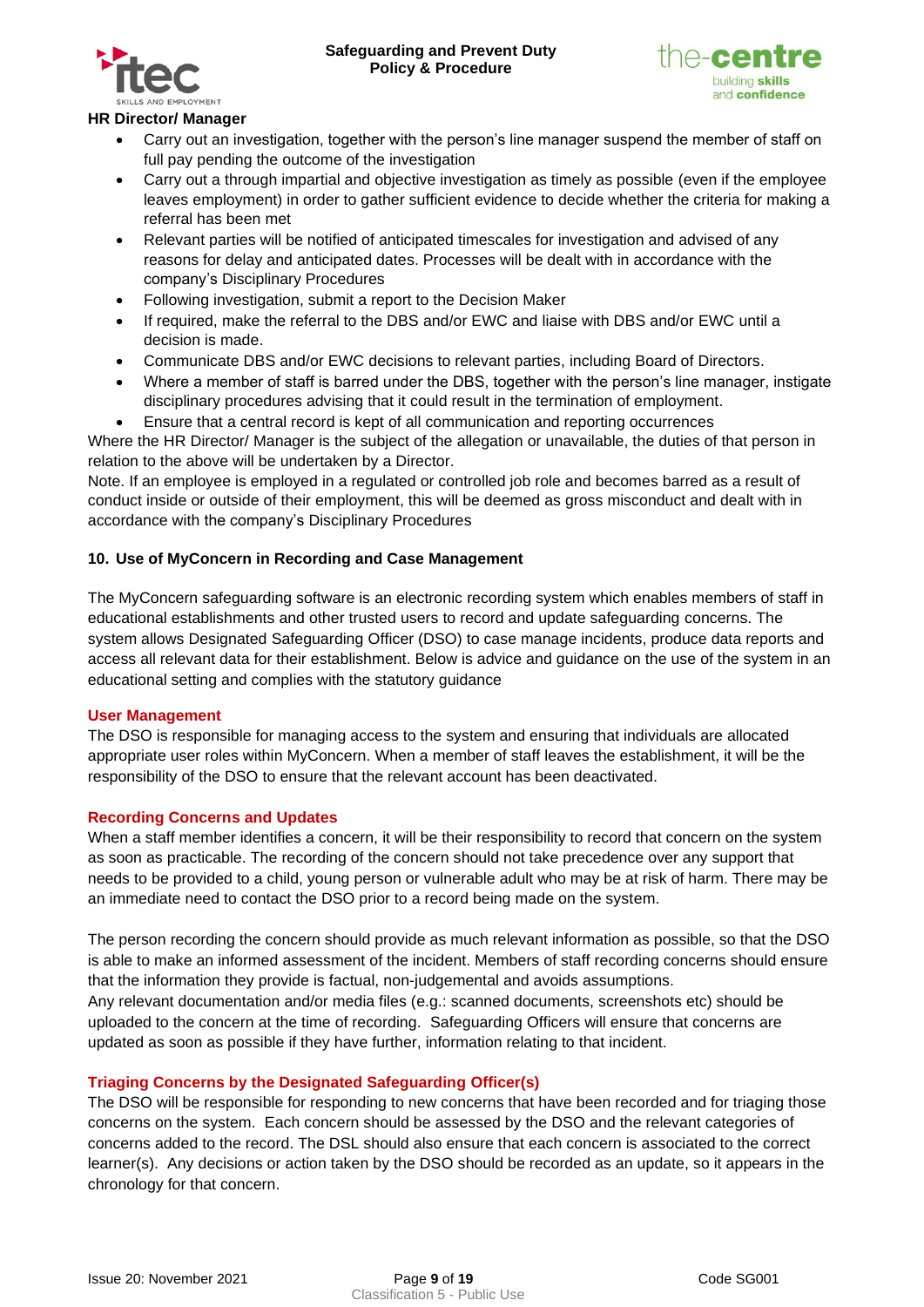



#### <span id="page-9-0"></span>**Managing the Concerns Dashboard**

The DSO will be responsible for maintaining the 'Concerns Dashboard' and ensuring that those concerns which are no longer active and require no further action are filed.

## <span id="page-9-1"></span>**Managing Referrals**

The DSO will ensure that any referrals to other agencies are recorded in the Referrals area under the Dashboards tab in the main navigation bar. This will ensure that the establishment has a full record of all agency referrals in the system. All relevant documentation relating to the referral process should be uploaded onto the system to facilitate secure storage and access to key documents when required.

#### <span id="page-9-2"></span>**Information Sharing**

The DSO will be responsible for ensuring that information sharing on the system is in line with the General Data Protection Regulation (GDPR) and the Data Protection Act 2018. Further guidance can be found in the [HM Government Information Sharing Advice for Practitioners](https://assets.publishing.service.gov.uk/government/uploads/system/uploads/attachment_data/file/721581/Information_sharing_advice_practitioners_safeguarding_services.pdf)

DSOs are able to invite Trusted Users into individual concerns and profiles as a team member when they wish to share relevant information and should ensure that the rationale for doing so is recorded in the system. The DSO is able to invite members of staff from other agencies into concerns and profiles provided they have been created as a Trusted User. It will be the responsibility of the DSO to decide on the necessity for sharing that information in line with data protection principles.

When pupils leave the establishment, it will be the responsibility of the DSO to ensure that their profiles are archived on the system and that any data is retained in line with data retention policies/guidelines.

#### <span id="page-9-3"></span>**MyConcern Users - Data Security**

All users of MyConcern must ensure the following is adhered to: -

- $\triangleright$  Users on the system will avoid re-using a password that they currently use or have previously used for other systems.
- $\triangleright$  Users are always responsible for the security of their password and will not disclose it to any other person or allow any other person to use it.
- $\triangleright$  If a user's password is lost, stolen or otherwise compromised the password will be changed immediately and the HR department notified immediately.
- $\triangleright$  Use of the system will be in accordance with the GDPR, the Data Protection Act 2018 and the company's policies on information security.
- ➢ Any non-user requests for information from the system (whether from a parent, learner or any other person) should be directed to the HR Department.
- ➢ Users will ensure that no-one is able to see their log-in details or any of the information recorded on the system whilst in use.
- $\triangleright$  When using Wi-Fi users will ensure that access to the system is from secure wireless access points
- $\triangleright$  When users have finished using the system, they will make sure they have logged off so no-one else can gain unauthorised access.
- $\triangleright$  If it is suspected that any person has gained unauthorised access to the system, the HR Department must be notified immediately.

## <span id="page-9-4"></span>**11. Policy Implementation**

## <span id="page-9-5"></span>**Leadership and Values**

To create and maintain a company ethos that upholds core values of shared responsibility and wellbeing for all learners, staff and visitors whilst promoting respect, equality and diversity and understanding. This will be achieved through:

- Promoting core values of respect, equality and diversity, democratic society, learner voice and participation.
- Building staff and learner understanding of safeguarding/prevent and confidence to deal with them through mandatory staff training, awareness campaigns and local community engagement activities.
- Actively working with the local safeguarding and prevent Groups.
- Review and amend the Safeguarding Policy annually or earlier in response to changes in legislation
- Operate safe recruitment practices.
- Recognising that if we fail to challenge extremist views, we are failing to protect our learners from potential harm.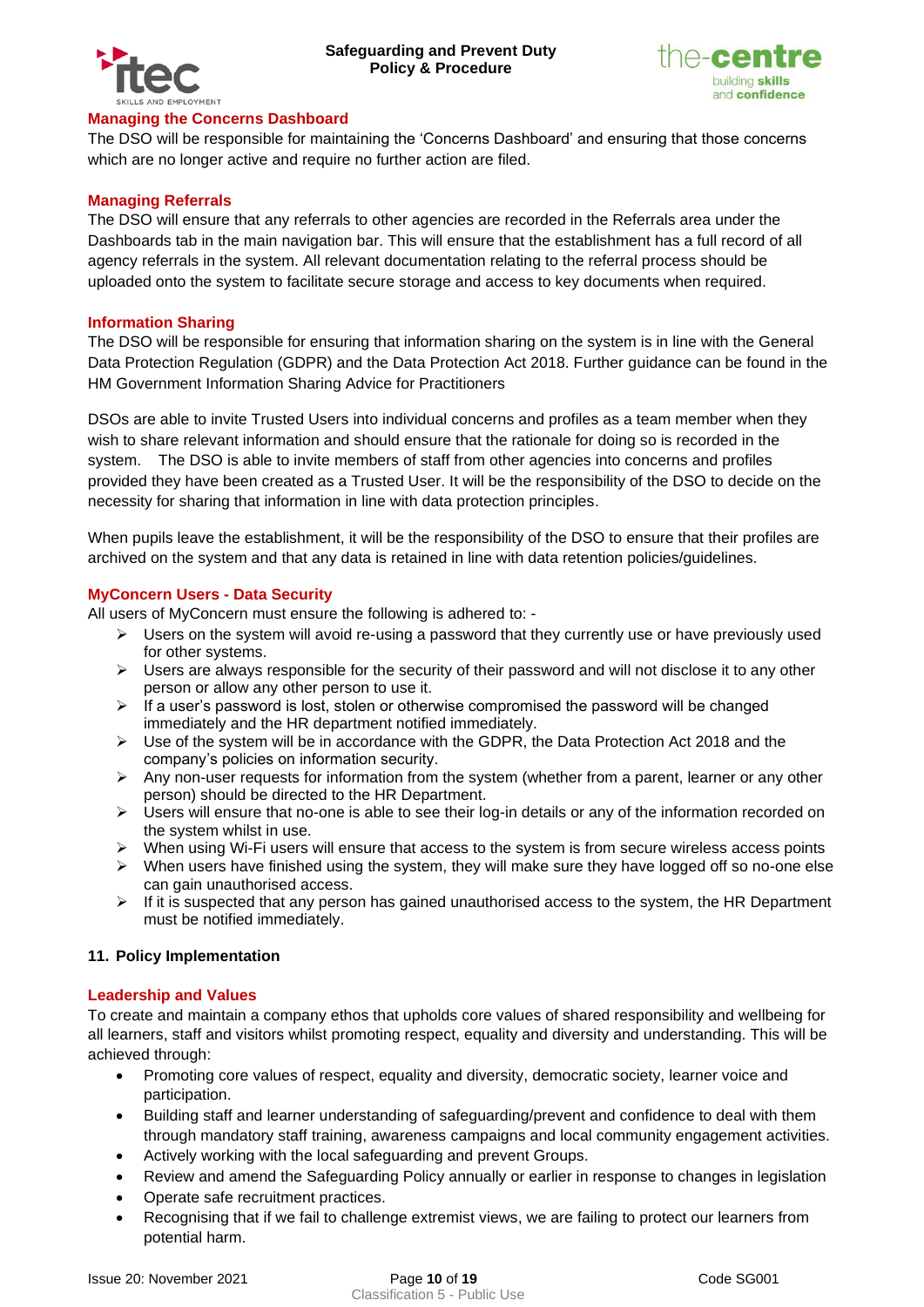



- A commitment to creating and maintaining a safe, healthy, and supportive learning and working environment for our learners, staff and visitors alike
- Ensure appropriate ICT filters and monitoring processes in place
- Ensuring Sub-contractors who deliver our provision comply with Safeguarding / Prevent legislation
- Sharing information with third parties so that effective decisions can be made, and appropriate preventative action taken
- Ensuring positive action is taken to respond to disclosures or suspicions of any form of abuse

## <span id="page-10-0"></span>**Raising Awareness**

This will be achieved through:

- All new members of staff will receive safeguarding and prevent training as part of their induction programme, including training on the Safeguarding policy and procedures.
- All agency staff, volunteers and contractors will be provided with appropriate training / updates regarding changes to safeguarding and prevent agendas.
- We will raise awareness; provide updates and information to staff via appropriate communication channels.
- Providing information advice and guidance to employees and learners where appropriate.
- Providing on-going adequate training to staff in relation to the safeguarding and prevent.
- Ensuring members of staff know the roles and responsibilities of the appointed people within the Safeguarding company structure
- Ensuring staff are aware of the potential signs and indicators, including changes in behaviour, reporting concerns in line with the procedures.
- Ensuring safeguarding procedures are in place and staff know where the procedures are located
- Ensuring staff awareness of the need for maintaining appropriate and professional boundaries in their relationships with vulnerable people, learner, parents, guardians and carers.

## <span id="page-10-1"></span>**Teaching and Learning**

To provide a curriculum that promotes and developed understanding and knowledge of wellbeing, safeguarding, prevent and British Values. This will be achieved through:

- Encouraging active citizenship and learner voice.
- Promoting and reinforcing shared values, including British Values; creating space for free and open debate; and to listen and support the learner voice.
- Building the resilience of learners to extreme narratives, undermining extremist ideology and supporting learner voice
- Embedding British Values, equality, diversity and inclusion, wellbeing, and community cohesion throughout the curriculum.
- Promoting wider skills development such as social and emotional aspects of learning.
- Reviewing the curriculum and adapting to recognise local needs.
- Teaching, learning and assessment strategies that explore controversial issues in a way that promotes critical analysis and pro-social values.
- Using external programmes or groups to support learning while ensuring that the input supports Company goals and values.
- Engaging all learners in playing a full and active role in wider engagement in society.

# <span id="page-10-2"></span>**Learner Support**

To ensure that staff take preventative and responsive steps working with partner professionals, families and communities. Providing a safe, secure, and comfortable environment for learners to study and work This will be achieved through:

- Strong, effective, and responsive learner support services.
- Implementing anti-bullying strategies and challenging discriminatory behaviour.
- Ensuring learner safety and that the Company is free from bullying, harassment and discrimination Developing community links and being aware of what is happening in the locality.
- Recognising factors that may increase risk to a learner, i.e., vulnerability, disadvantage or hardship and implementing early risk management strategies.
- Ensuring that learners know how to access support in company and/or via community partners.
- Supporting learners with problem solving and repair of harm.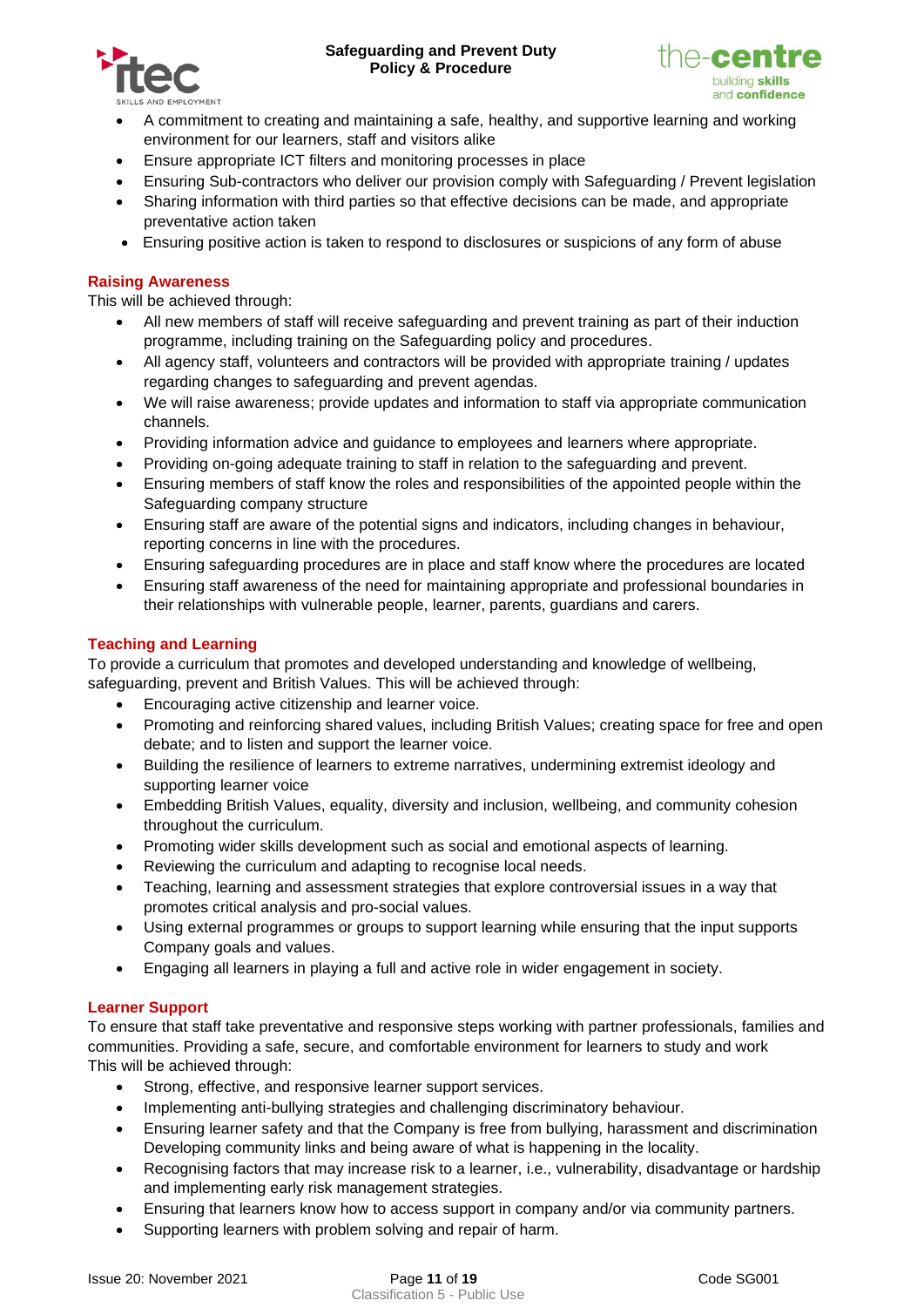



- Supporting 'at risk' learners through safeguarding and counselling processes.
- Focusing on narrowing the attainment gap between the different groups of learners
- Providing a safe space for learners, for example through counselling provision.
- Providing support for learners who may be at risk of radicalisation or harm, and appropriate sources of advice and guidance.
- Establishing and maintaining an ethos where learners feel secure and are encouraged to talk, and are listened to
- Ensuring learners know that there are staff in the company that they can approach if they are worried or in difficulty

## <span id="page-11-0"></span>**Managing Risks and Responding to Events**

The Company will ensure that it monitors risks and is ready to deal appropriately with issues which arise through the following:

- Understanding the nature of threat from violent extremism and how this may impact directly and indirectly on the Company.
- Identifying, understanding and managing potential risks within the Company from external influences.
- Responding appropriately to events reported via local, national or international news that may impact on learners and communities.
- Ensuring plans are in place to minimise the potential for acts of violent or non-violent extremism within the Company.
- Ensuring measures are in place to respond appropriately to a threat or incident within the Company.
- Continuously developing effective ICT security and responsible user controls and policies.

# <span id="page-11-1"></span>**11 Role of Safeguarding Boards**

It is the duty of the local authority to make enquiries if it has reason to suspect that a child in its area is suffering, or likely to suffer significant harm, to enable it to decide whether it should take any action to safeguard or promote the child's welfare. This is referred to as the 'local authority's duty to investigate'. Each local authority has a Safeguarding Board covering its area (refer to appendix 1), which brings together representatives of the main agencies and professional responsible for helping to protect children from abuse.

## **Safeguarding Boards - Children**

Safeguarding Children's Boards are required to:

- Protect children from abuse and neglect
- Target policies and practice at those children who are suffering, or at risk of suffering significant harm
- Ensure that effective policies and working practices are in place to protect children and that they are properly co-ordinated
- Promote the welfare of all children

The objective of a Local Safeguarding Children's Board is:

- To co-ordinate what is done by each person or body represented on the Board for the purposes of Safeguarding and promoting the welfare of children in the area of the authority, by which it is established
- To ensure the effectiveness of what is done by each such person or body for those purposes. (Section 32(1); Children Act 2004)

# **Safeguarding Boards - Vulnerable Adults**

The local authority also has a duty to develop and lead the implementation of multi-agency policies and procedures to protect vulnerable adults from abuse. They have robust procedures in place for dealing with incidents of abuse and to identify the next step forward in responding to the diversity of circumstances in which harm and exploitation occur to the at-risk group.

## <span id="page-11-2"></span>**12. Information Sharing and GDPR**

The General Data Protection Regulations (GDPR) May 2018 does not prevent, or limit, the sharing of information for the purposes of safeguarding or keeping children and young people safe, whether internally or externally. Information sharing helps to ensure that an individual receives the right services at the right time and prevents a need from becoming more acute and difficult to meet.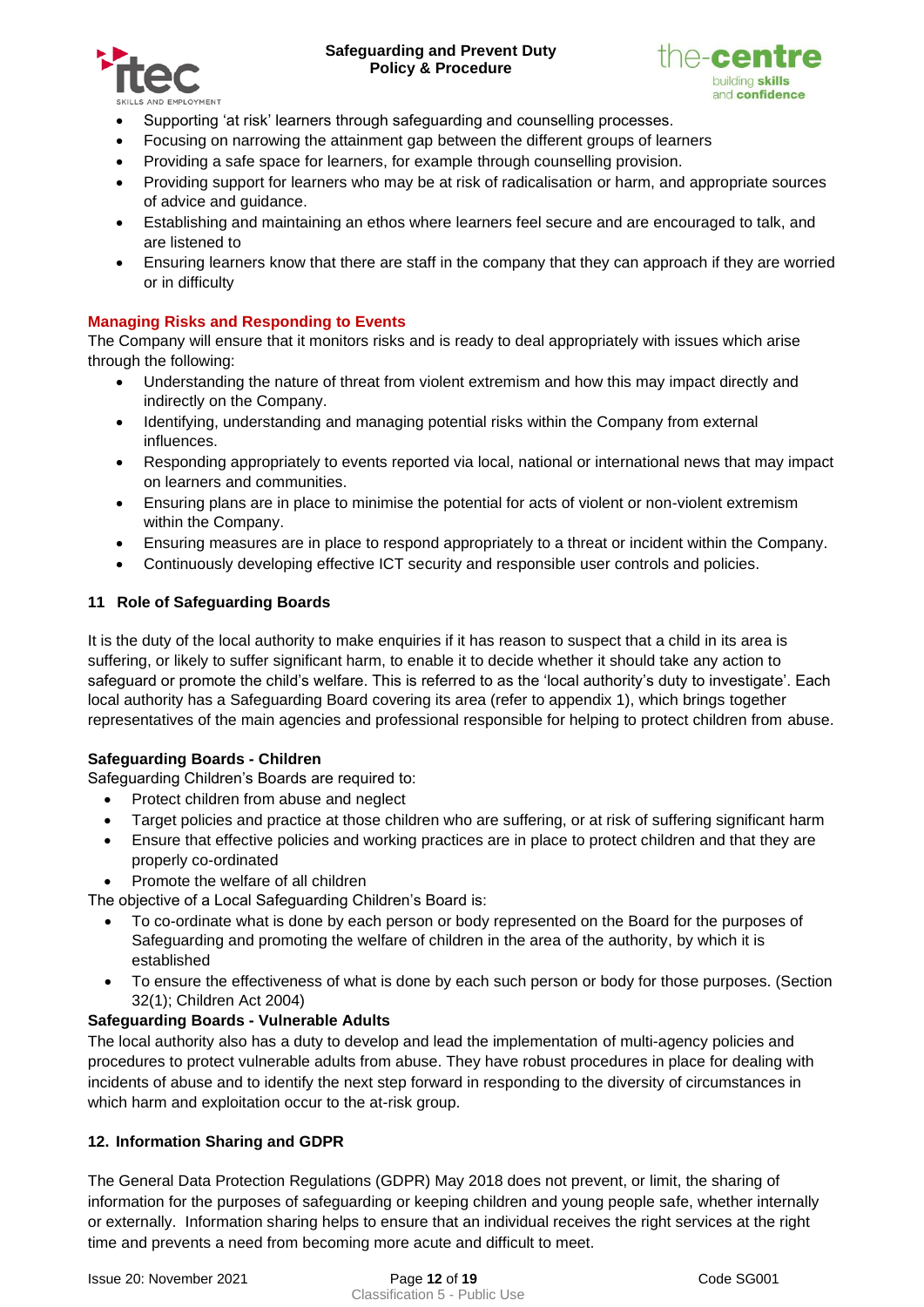



HM Government, Information Sharing non-statutory guidance (July 2018), states that that neither the GDPR 2018 or the Data Protection Act 2018 prevents or limits the sharing of information to keep children safe. Paragraph 77 sets out the "Special Category Personal Data," which allows sharing information even without consent, in some circumstances.

#### **Responsibilities**

- All staff have a duty to share information if there are concerns about a child's safety or welfare, information should be shared with the Safeguarding team in line with the procedures outlined above.
- Safeguarding / Designated Persons will make decisions about how much information to share, with whom and when.

## **Sharing Information with third parties**

GDPR and Data Protection Act 2018 place duties on organisations and individuals to process personal information fairly and lawfully; they are not a barrier to sharing information, where the failure to do so would cause the safety or well-being of a child to be compromised. Similarly, human rights concerns, such as respecting the right to a private and family life would not prevent sharing where there are real safeguarding concerns.

We will follow the principles, as outlined in HM Government Information Sharing non-statutory guidance (July [2018\)](https://assets.publishing.service.gov.uk/government/uploads/system/uploads/attachment_data/file/721581/Information_sharing_advice_practitioners_safeguarding_services.pdf) when making decisions in relation to sharing information with whom, how and when

#### **Consent**

Wherever possible, consent will be sought, and we will be open and honest with the individual from the outset as to why, what, how and with whom, their information will be shared. Consent from the information subject is not necessarily needed to share their personal information. There may be some circumstances where it is not appropriate to seek consent, either because the individual cannot give consent, it is not reasonable to obtain consent, or because to gain consent would put a child or young person's safety or wellbeing at risk.

Relevant personal information can be shared lawfully if it is to keep a child or individual at risk safe from neglect or physical, emotional or mental harm, or if it is protecting their physical, mental, or emotional wellbeing. Where a decision to share information without consent is made, a record of what has been shared should be kept

## <span id="page-12-0"></span>**13. Associated Company Policies**

This policy should be used in conjunction with the following policies and procedures:

- Equality & Diversity Policy
- Health and Safety Policy.
- Whistleblowing Policy.
- Data Protection Policy.
- Acceptable ICT Use Policies.
- Employee Code of Conduct
- Disciplinary Policy and Procedure
- Bullying, Harassment & Respect at Work Policy
- Grievance Procedure
- **Recruitment Policy**
- DBS Policy
- Critical Incident procedures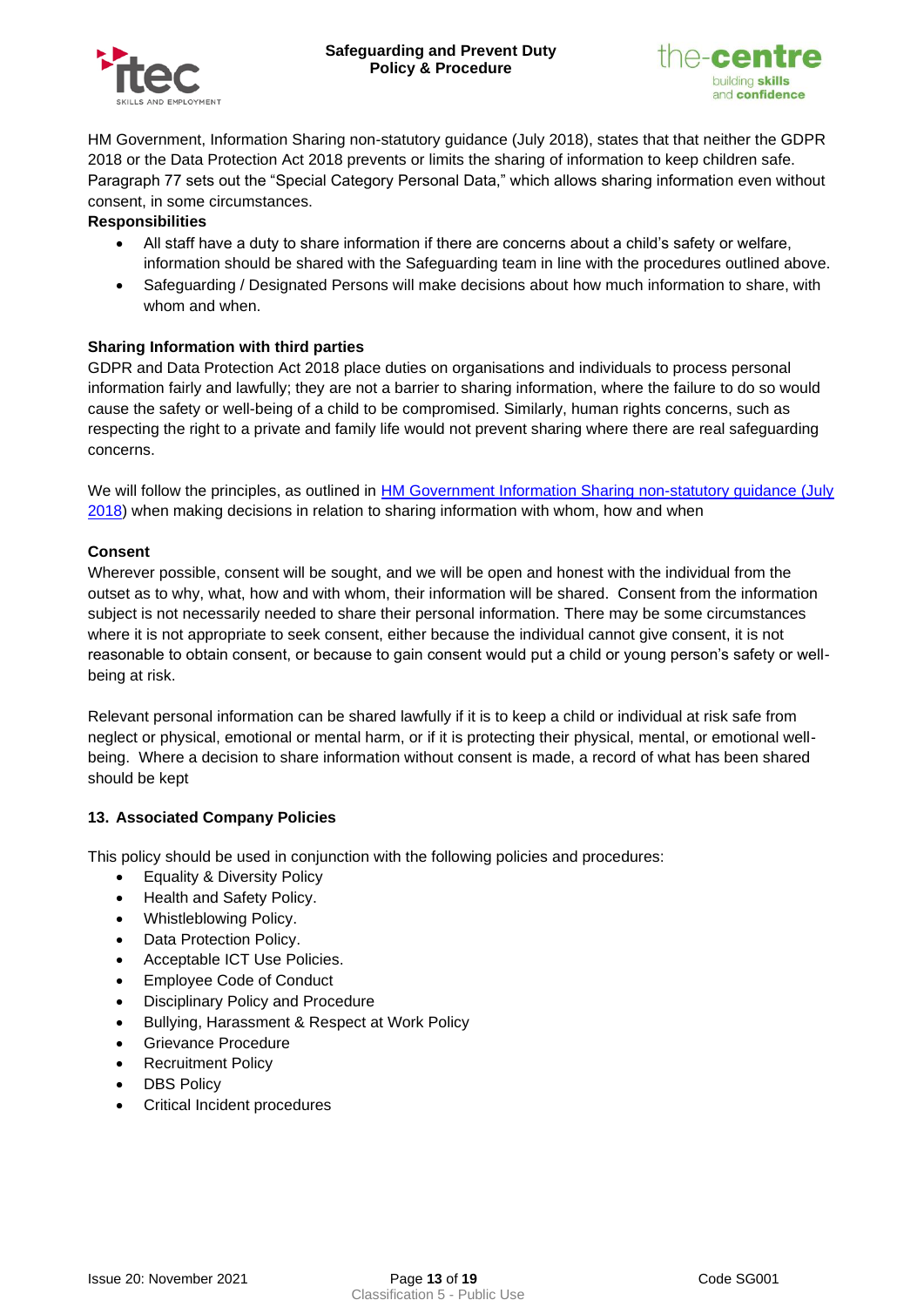



<span id="page-13-0"></span>**14. Appendix 1 Information Sharing Flow Chart** 

# Flowchart of when and how to share information



1. Consent must be unambiguous, freely given and may be withdrawn at any time

# **(Source: HM Government – Information Sharing July 2018)**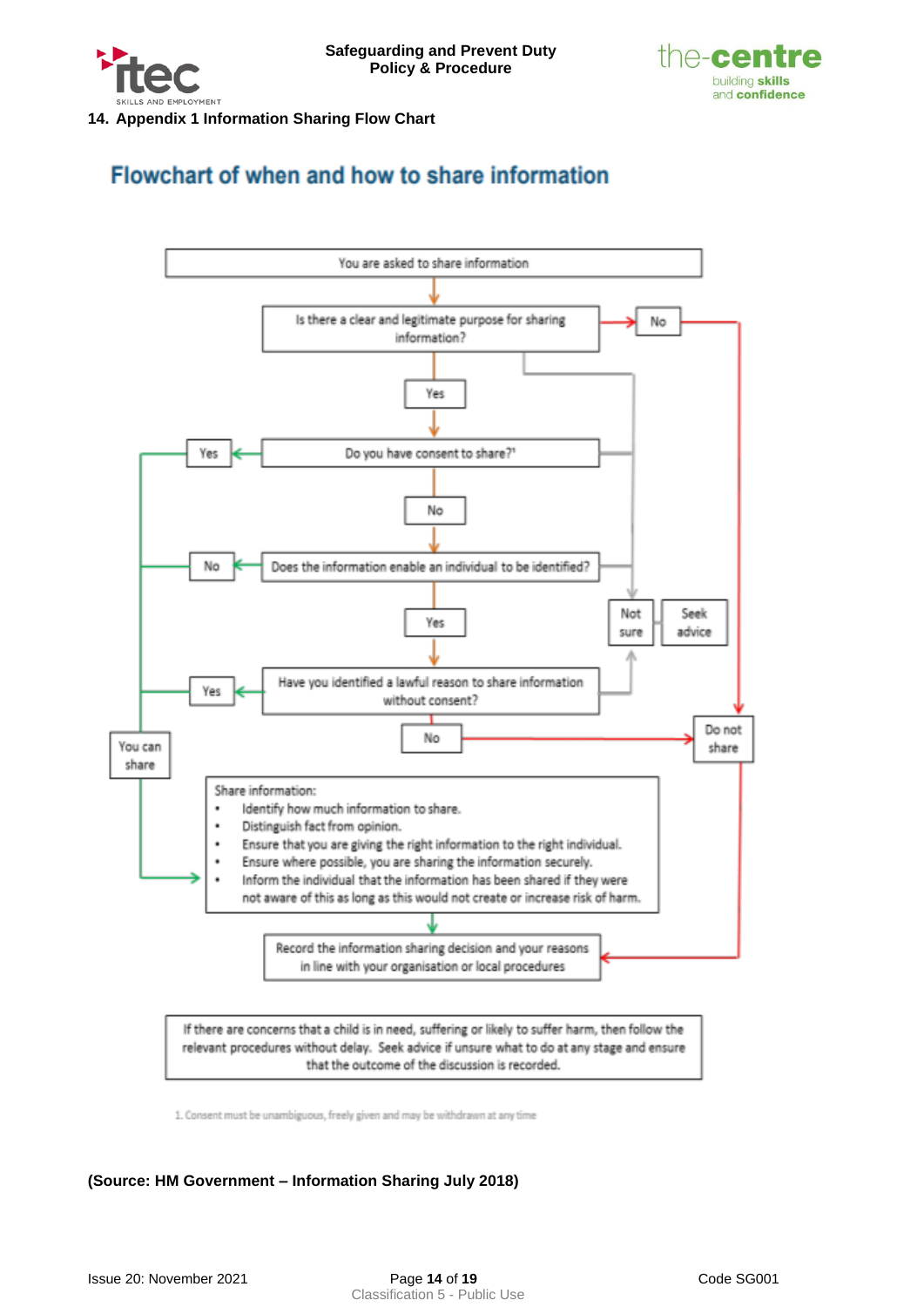



## <span id="page-14-0"></span>**15. Appendix 2** Telephone contacts for local safeguarding boards

#### **Prevent Links**

**[All Wales Partners Prevent Referral Form](https://emea01.safelinks.protection.outlook.com/?url=https%3A%2F%2Fdigitalservices.south-wales.police.uk%2Fen%2Fall-wales-prevent-partners-referral-form%2F&data=02%7C01%7CKGenesi%40cavc.ac.uk%7Cb12ce6a61a0b412f9c9508d6a715be41%7Cd5d586ea574a42d096c9cc1b0896f478%7C0%7C0%7C636880109178699376&sdata=Qm0a%2BtSwbz8gP5s%2BGf9OqXbM8pzvxqTVXvKc87VNOcY%3D&reserved=0)** 

[Online Referral Form for Reporting Extremism in the Education Sector](https://report-extremism.education.gov.uk/)

[Regional further education \(FE\) and higher education \(HE\) Prevent co-ordinators -](https://www.gov.uk/guidance/regional-further-education-fe-and-higher-education-he-prevent-coordinators) GOV.UK

#### **Safeguarding Children and Adult Boards – England**

| <b>England</b> |                                          |                                  |
|----------------|------------------------------------------|----------------------------------|
| <b>County</b>  | <b>Child referrals</b>                   | <b>Adult referrals</b>           |
| Islington      | Tel: 0207 527 7400                       | 020 7527 2299 or email:          |
|                | https://www.islingtonscp.org.uk/are-you- | access.Service@islington.gov.uk. |
|                | worried-about-a-child                    |                                  |
| Other areas    | https://www.safecic.co.uk/scb-england    |                                  |

#### **Safeguarding Boards – Wales**

| <b>Cardiff and Vale of Glamorgan Safeguarding Board</b>                                                                             |                                                                                                                             |                                                    |  |  |
|-------------------------------------------------------------------------------------------------------------------------------------|-----------------------------------------------------------------------------------------------------------------------------|----------------------------------------------------|--|--|
| Tel: 02922 330 880 / 02922 330 883 Email: CardiffandValeLSCB@cardiff.gov.uk                                                         |                                                                                                                             |                                                    |  |  |
|                                                                                                                                     | Website: www.cardiffandvalersb.co.uk                                                                                        |                                                    |  |  |
| <b>County</b>                                                                                                                       | <b>Child referrals</b>                                                                                                      | <b>Adult referrals</b>                             |  |  |
| Cardiff                                                                                                                             | Tel 029 2053 6490                                                                                                           | Tel: 029 2233 0888                                 |  |  |
|                                                                                                                                     | Out of Office Hours: Emergency Duty                                                                                         |                                                    |  |  |
|                                                                                                                                     | Team: 029 2078 8570                                                                                                         | Out of Hours: 02920 788570                         |  |  |
| Vale of Glamorgan / Barry                                                                                                           | Tel 01446 725 202                                                                                                           | Tel: 01446 700111                                  |  |  |
|                                                                                                                                     | Out of Office Hours: Emergency Duty                                                                                         | Out of Hours: Emergency Duty                       |  |  |
|                                                                                                                                     | Team 029 2078 8570                                                                                                          | 02920 788570                                       |  |  |
|                                                                                                                                     |                                                                                                                             |                                                    |  |  |
|                                                                                                                                     | <b>South East Wales Safeguarding Boards</b><br>Children Services: Website: www.sewsc.org.uk Email: sewscb@caerphilly.gov.uk |                                                    |  |  |
|                                                                                                                                     | Adult Services: Website: https://www.gwentsafeguarding.org.uk Email: sewscbadmin@caerphilly.gov.uk                          |                                                    |  |  |
|                                                                                                                                     | <b>Child referrals</b>                                                                                                      | <b>Adult referrals</b>                             |  |  |
| <b>County</b>                                                                                                                       |                                                                                                                             |                                                    |  |  |
| <b>Newport</b>                                                                                                                      | Tel: 01633 656656                                                                                                           | Newport:                                           |  |  |
|                                                                                                                                     | After 5pm, on weekends and bank                                                                                             | Tel: 01633 656656                                  |  |  |
|                                                                                                                                     | holidays contact Emergency Duty Team                                                                                        | Out of Hours: Emergency Duty                       |  |  |
| Torfaen / Cwmbran                                                                                                                   | on 0800 328 4432.                                                                                                           | Tel: 0800 328 4432                                 |  |  |
|                                                                                                                                     | Tel: 01495 762200                                                                                                           | Torfaen:<br>Tel: 01495 762200                      |  |  |
|                                                                                                                                     | After 5pm, on weekends and bank                                                                                             |                                                    |  |  |
|                                                                                                                                     | holidays contact Emergency Duty Team<br>on 0800 328 4432.                                                                   | Out of Hours: Emergency Duty<br>Tel: 0800 328 4432 |  |  |
| Caerphilly / Blackwood                                                                                                              | Tel: 0808 100 1727                                                                                                          | Tel: 0808 100 2500                                 |  |  |
|                                                                                                                                     | After 5pm, on weekends and bank                                                                                             |                                                    |  |  |
|                                                                                                                                     | holidays contact Emergency Duty Team                                                                                        | Out of Hours: Emergency Duty                       |  |  |
|                                                                                                                                     | on 0800 328 4432.                                                                                                           | Tel: 0800 328 4432                                 |  |  |
| <b>Blaenau Gwent</b>                                                                                                                | Tel: 01495 315700                                                                                                           | Tel: 01495 315700                                  |  |  |
|                                                                                                                                     | After 5pm, on weekends and bank                                                                                             |                                                    |  |  |
|                                                                                                                                     | holidays contact Emergency Duty Team                                                                                        | Out of Hours: Emergency Duty                       |  |  |
|                                                                                                                                     | on 0800 328 4432.                                                                                                           | Tel: 0800 328 4432                                 |  |  |
| Monmouthshire / Abergavenny                                                                                                         | Tel: 01291 635669                                                                                                           | Tel: 01873 735492                                  |  |  |
|                                                                                                                                     | After 5pm, on weekends and bank                                                                                             |                                                    |  |  |
|                                                                                                                                     | holidays contact Emergency Duty Team                                                                                        | Out of Hours: Emergency Duty                       |  |  |
|                                                                                                                                     | on 0800 328 4432.                                                                                                           | Tel: 0800 328 4432                                 |  |  |
|                                                                                                                                     |                                                                                                                             |                                                    |  |  |
| <b>CWM TAF Safeguarding Board</b><br>Tel: 01443 484 523 Email: cwmtafsafeguarding@rctcbc.gov.uk Website: www.cwmtafsafeguarding.org |                                                                                                                             |                                                    |  |  |
| <b>County</b>                                                                                                                       | <b>Child referrals</b>                                                                                                      | <b>Adult referrals</b>                             |  |  |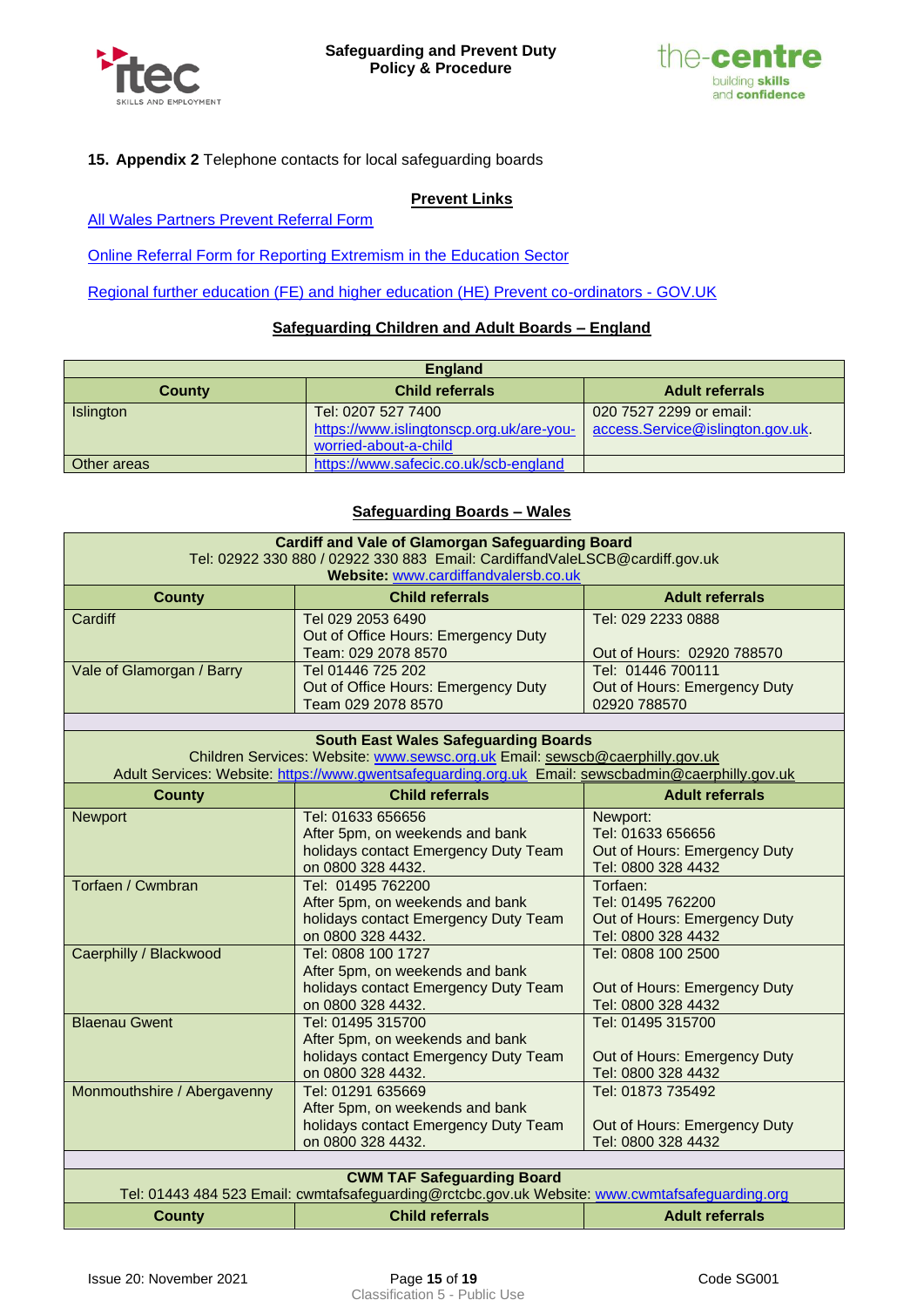



| SKILLS AND EMPLOYMENT |                                |                                |
|-----------------------|--------------------------------|--------------------------------|
| Rhondda Cynon Taff /  | 01443 425 006                  | 01443 425 003                  |
| Pontypridd            | <b>Emergency Out of Hours:</b> | <b>Emergency Out of Hours:</b> |
|                       | 01443 743 665                  | 01443 743 665                  |
| <b>Merthyr Tydfil</b> | 01685 725 000                  | 01685 725 000                  |
|                       | <b>Emergency Out of Hours:</b> | <b>Emergency Out of Hours:</b> |
|                       | 01443 743 665                  | 01443 743 665                  |
| <b>Bridgend</b>       | 01656 642320                   | Tel: 01656 642477              |
|                       | <b>Emergency Out of Hours:</b> | <b>Emergency Out of Hours:</b> |
|                       | 01443 743 665                  | 01443 743 665                  |

| <b>Western Bay Safeguarding Board</b><br>Tel: 01639 763021 Website: www.wbsb.co.uk |                                                                        |                                                                        |  |
|------------------------------------------------------------------------------------|------------------------------------------------------------------------|------------------------------------------------------------------------|--|
| <b>County</b>                                                                      | <b>Child referrals</b>                                                 | <b>Adult referrals</b>                                                 |  |
| <b>Neath Port Talbot</b>                                                           | Tel: 01639 686802<br>Out of Hours Emergency Duty Team<br>01639 895455  | Tel: 01639 686802<br>Out of Hours Emergency Duty Team<br>01639 895455  |  |
| Swansea                                                                            | Tel: 01792 635700<br>Out of Hours Emergency Duty Team:<br>01792 775501 | Tel: 01792 636519<br>Out of Hours Emergency Duty Team:<br>01792 775501 |  |

| <b>Mid and West Wales Safeguarding Board</b><br>cysur@pembrokeshire.gov.uk for the Children Board cwmpas@pembrokeshire.gov.uk for the Adults Board<br>Website: http://cysur.wales/home |                                                                                       |                                                                                |  |
|----------------------------------------------------------------------------------------------------------------------------------------------------------------------------------------|---------------------------------------------------------------------------------------|--------------------------------------------------------------------------------|--|
| <b>County</b>                                                                                                                                                                          | <b>Child referrals</b>                                                                | <b>Adult referrals</b>                                                         |  |
| Carmarthenshire                                                                                                                                                                        | Tel: 01554 742322<br>Out of Hours Emergency Duty Team<br>01558 824283 & 0300 333 2222 | IAA service on 0300 333 2222<br>Minicom on 01554 756741<br>SMS on 07892 345678 |  |
| Ceredigion                                                                                                                                                                             | Tel: 01545 574000<br>Out of Hours Emergency Duty Team Tel:<br>0845 6015392            | Tel: 01545 574000<br>Out of Hours Emergency Duty Team<br>Tel: 0845 6015392     |  |
| Pembrokeshire                                                                                                                                                                          | Tel: 01437 776444<br>Out of Hours Emergency Duty Team Tel:<br>0300 333 2222           | Tel: 01437 776056<br>Out of Hours Emergency Duty Team<br>Tel: 0300 333 2222    |  |
| Powys                                                                                                                                                                                  | Tel: 01597 827666                                                                     | Tel: 01597 827666                                                              |  |

# **North Wales Safeguarding Board**

| Regional Administration Officer to the Safeguarding Board        |  |
|------------------------------------------------------------------|--|
| Email: regionalsafeguarding@denbighshire.gov.uk                  |  |
| Tel: 01824 712903 Website: www.northwalessafeguardingboard.wales |  |

| <b>County</b>     | <b>Child referrals</b>      | <b>Adult referrals</b>     |
|-------------------|-----------------------------|----------------------------|
| Anglesey          | 01248 752 888               | 01248 750057               |
|                   | Out of hours: 01248 353 551 | Out of hours: 01248 353551 |
| Gwynedd           | 01758 704 455               | Tel: 01766 772577          |
|                   | Out of hours: 01248 353 551 | Out of Hours 01248 353551  |
| Conwy             | 01492 575111                | 0300 456 1111              |
|                   | Out of Hours: 0300 1233079  | Out of Hours 01492 515777  |
| Denbighshire      | 01824 712200                | 0300 4561000               |
|                   | Out of Hours: 0345 053 3116 | Out of Hours 0345 053 3116 |
| <b>Flintshire</b> | 01352 701 000               | 03000 858858               |
|                   | Out of Hours: 0345 053 3116 | Out of Hours 0845 053 3116 |
| Wrexham           | 01978 292 039               | 01978 292066               |
|                   | Out of Hours 0345 053 3116  | Out of Hours 0345 053 3116 |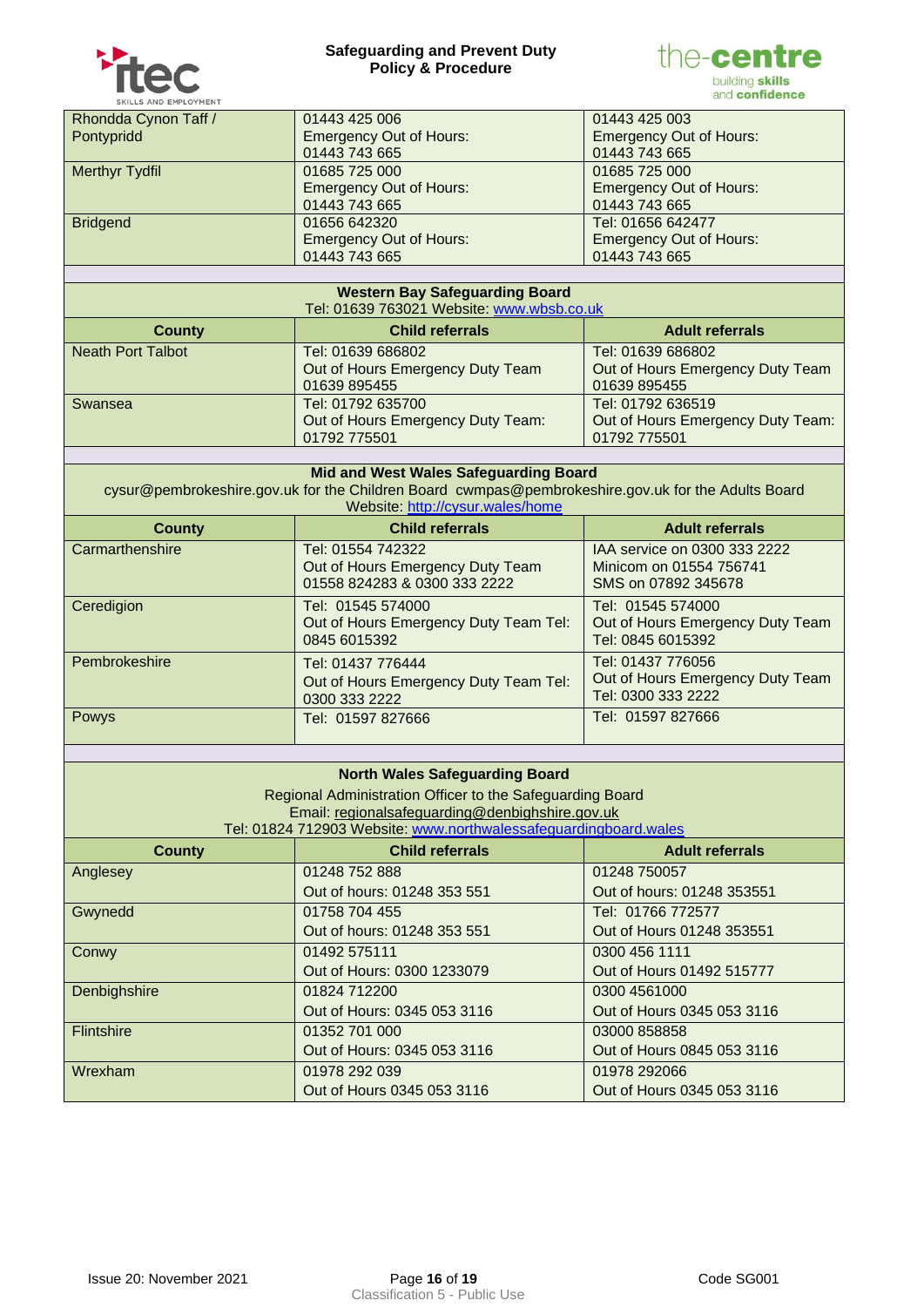



# <span id="page-16-0"></span>**16. Appendix 3 Managing Safeguarding during COVID-19**

All company premises have risk assessments in place to help minimise the risk of contracting and spreading Covid-19. During lockdowns all learning is undertaken online and sessions utilising digital platforms, as we move out of the pandemic learning has continued, where appropriate though blended approach aligned with our risk assessments.

The company has adapted quickly to new arrangements and new ways of working. Consideration has been made in relation to what learning is appropriate to learners, creating and maintaining different ways of support learners and colleagues, prioritising wellbeing during and as we move forward.

Safeguarding follow normal reporting, all employees are advised that if there are concerns about the welfare of a learner, they are to contact a Designated Safeguarding Officer (see reporting structure) and record the disclosure through the [My Concern system.](https://www.myconcern.education/Account/Login?ReturnUrl=%2f)

The company is prioritising support for all learners to ensure their welfare and learning and to enable them to transition effectively back to into work or training in line with government guidance. To achieve this, we are collectively making efforts to:

- $\triangleright$  Ensure learners who are at most risk are being supported
- $\triangleright$  Support the wellbeing of all our learners, ensuring effective contact and communication
- ➢ Incorporating wellbeing within our communications and delivery
- $\triangleright$  Have an added focus on pastoral care and activities to support the mental wellbeing of learners
- ➢ Enable learners to access learning through digital or other accessible methods in a practical and uncomplicated way
- $\triangleright$  Support parents / carers, where appropriate, in understanding how they can support and how distance / blended learning can provide a breath of learning experiences
- ➢ Engage with third party organisations to safeguarding learners, as appropriate, for example youth offending services, key workers, safeguarding boards
- $\triangleright$  Continue to work with and support learners with social workers to help protect the vulnerable
- ➢ Raise awareness with learners in relation to keeping themselves safe on-line
- ➢ Provide updates, training and sharing of information to practitioners

#### Equality Principles

The company is committed to all learners having access to all aspect of learning and experience. Refer to the Companies equality and diversity policy for further information. We will seek to ensure as far as possible that no learner is disadvantage because of lockdown, restrictions and / or access to technology, where they live, their age, their special educational needs, the language of their home, or their demographic profile.

#### Reporting Welfare Concerns

During this time Safeguarding will follow the normal reporting procedures, all employees are advised that if there are concerns about the welfare of a learner, they are to contact a designated safeguarding officer (see reporting structure attached) and record the disclosure through the [My Concern system.](https://www.myconcern.education/Account/Login?ReturnUrl=%2f)

If you are worried that a learner, child or young person has been harmed or is at risk of harm you should speak to the Designated Safeguarding Officer and report through the My Concern system as soon as notified of the concern. If there is a requirement to report to the local authority safeguarding board. If you believe that a child or young person is at immediate risk of harm phone the Police on 999.

#### Safeguarding and Prevent During COVID-19

The risk to a vulnerable person is defined as intentional or non-intentional abuse which results (or could result) in 'significant harm' to the abused person. (See section 8 of the policy for further definitions). The company and all employees have a duty of care to protect against any form of abuse or harm, including

- ➢ Sexual abuse
- $\triangleright$  Bullying and online bullying
- ➢ Racist, disability, homophobic or transphobic abuse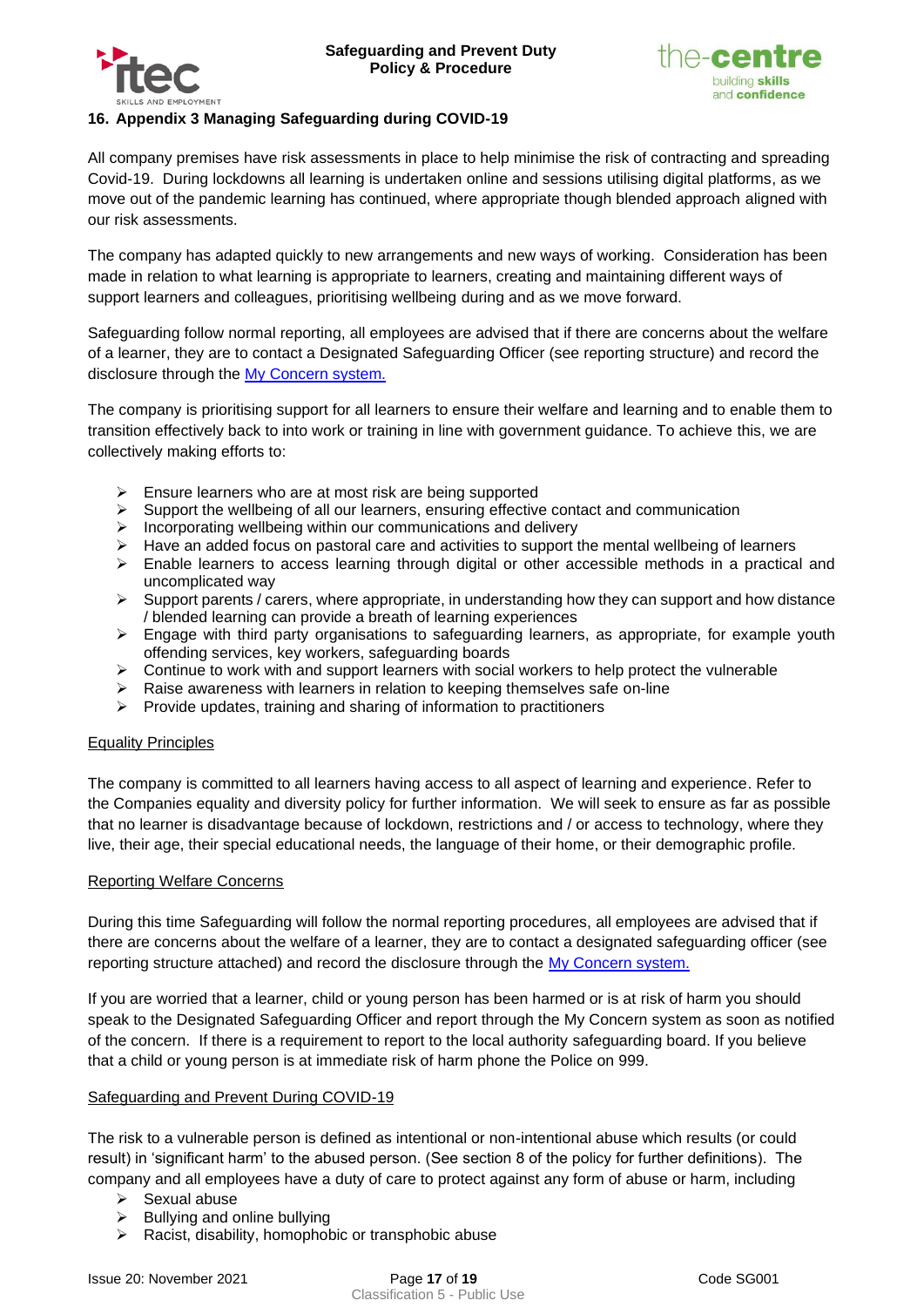



- ➢ Peer on peer abuse
- ➢ Radicalisation and / or extremist behaviour
- $\triangleright$  Sexual exploitation
- $\triangleright$  Criminal exploitation and county lines
- $\triangleright$  Cohesive control and / or teenage relationship abuse
- $\triangleright$  Risks linked to using technology and social media, including online grooming, radicalisation, and the accessing or creating of inappropriate content, including sexting
- ➢ Health and safety concerns / risks
- $\triangleright$  Issues specific to a local area or population, for example gang activity and youth violence

The company has a zero-tolerance approach to bullying, including racially aggravated behaviour that may occur as a result of the pandemic

All employees are to be alert and report any risks of harm and abuse. Specifically, during COVID-19 practitioners are to be alert to the potential increased risks in relation to online safety, mental health, domestic abuse, fraud, revenge porn, bereavement, and groups using COVID-19 as an opportunity to spread dis-information and radicalise individuals though various online platforms. The safeguarding team will continue to monitor the impact of COVID-19 in relation to developing risks and will update practitioners as required.

If a learner has been exposed to hurtful or inappropriate content online, they are encouraged to inform their contact at Itec or the safeguarding team and to use the below links to report this material:

- ➢ UK Safer Internet Centre to report and remove harmful online content
- ➢ CEOP for advice on making a report about online
- $\triangleright$  ACT (Actions Counter Terrorism) seen or heard something that could potentially be related to terrorism, trust your instincts, and report it. Your actions could save lives
- ➢ Internet Watch Foundation to report child sexual abuse material online
- ➢ Childline for support and additional guidance

It is important that all staff who interact with children and young people, including online, continue to look out for signs a child may be at risk. Any such concerns should be dealt with as per the Safeguarding Policy and where appropriate referrals should still be made to social services and the police as required.

#### Distance Learning

The underlying principle during this time is to prioritising wellbeing as well as continuing with providing distance learning. To support this approach consideration needs to be given to what is practically achievable for each individual learner. It is essential to find the right balance between home life and work life to avoid unnecessary pressures.

Online sessions should follow the same principles as set out in the company's Employee Code of Conduct. The company will ensure any use of online learning tools and systems is in line with privacy and data protection/GDPR requirements.

Please refer to the Digital Learning Guidance - Practitioners document for further information and what to consider when delivering virtual lessons.

## **Online Safety**

The company continue to provide a safe environment, including online. During lockdown restrictions for learners who do not have access to a computer or laptop where appropriate are provided with equipment, which will allow them to log into sessions and continue with their learning. Staff members will maintain communication with learners via their work emails and/or work phones. Staff members are not permitted to communicate with learners via personal emails, personal devices or personal social media.

We reserve the right to monitor remote sessions and observations of digital delivery will continue in line with observation procedures.